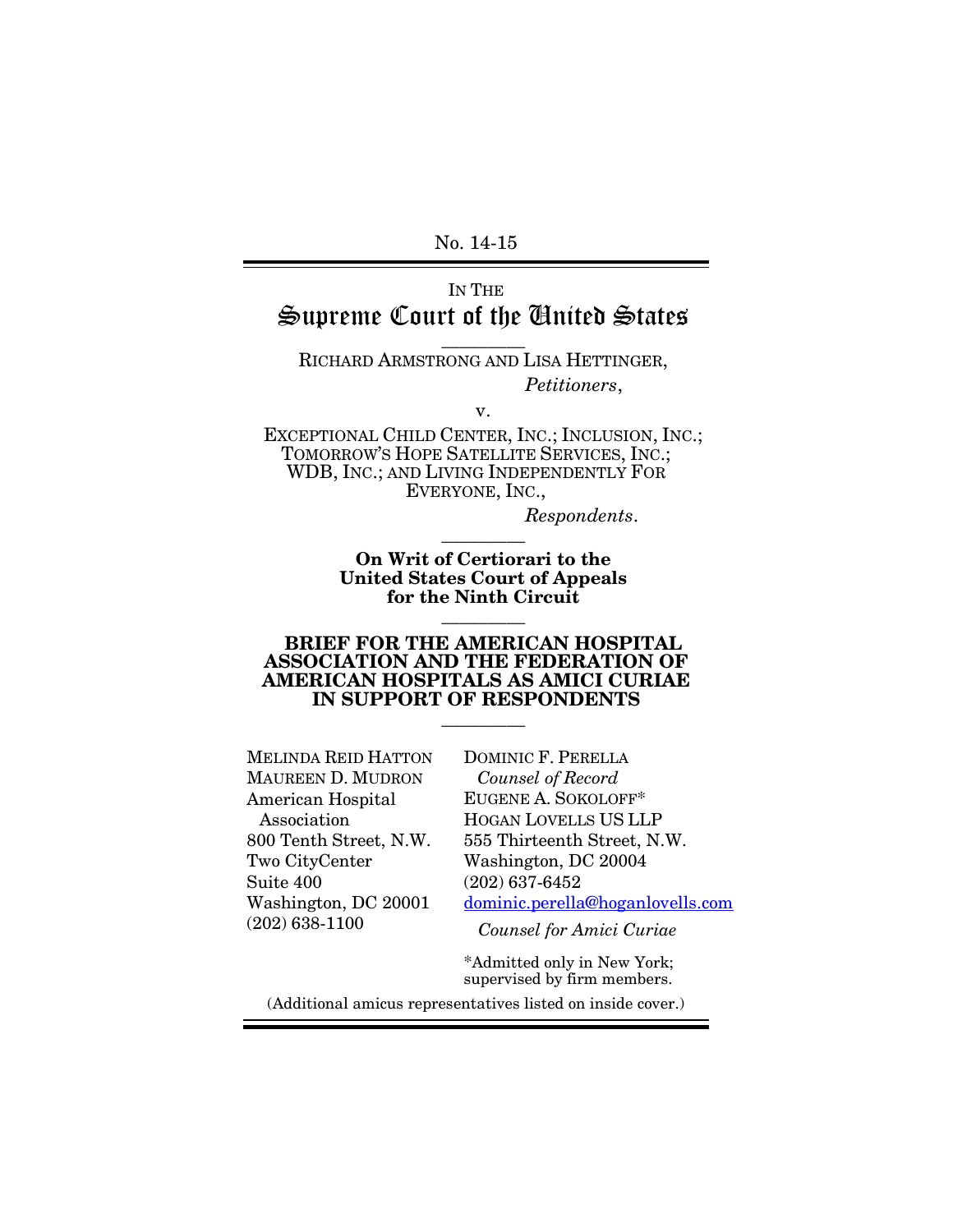*Additional amicus representatives*:

JEFFREY G. MICKLOS KATHLEEN TENOEVER Federation of American Hospitals 750 Ninth Street, N.W. Suite 600 Washington, DC 20001 (202) 624-1521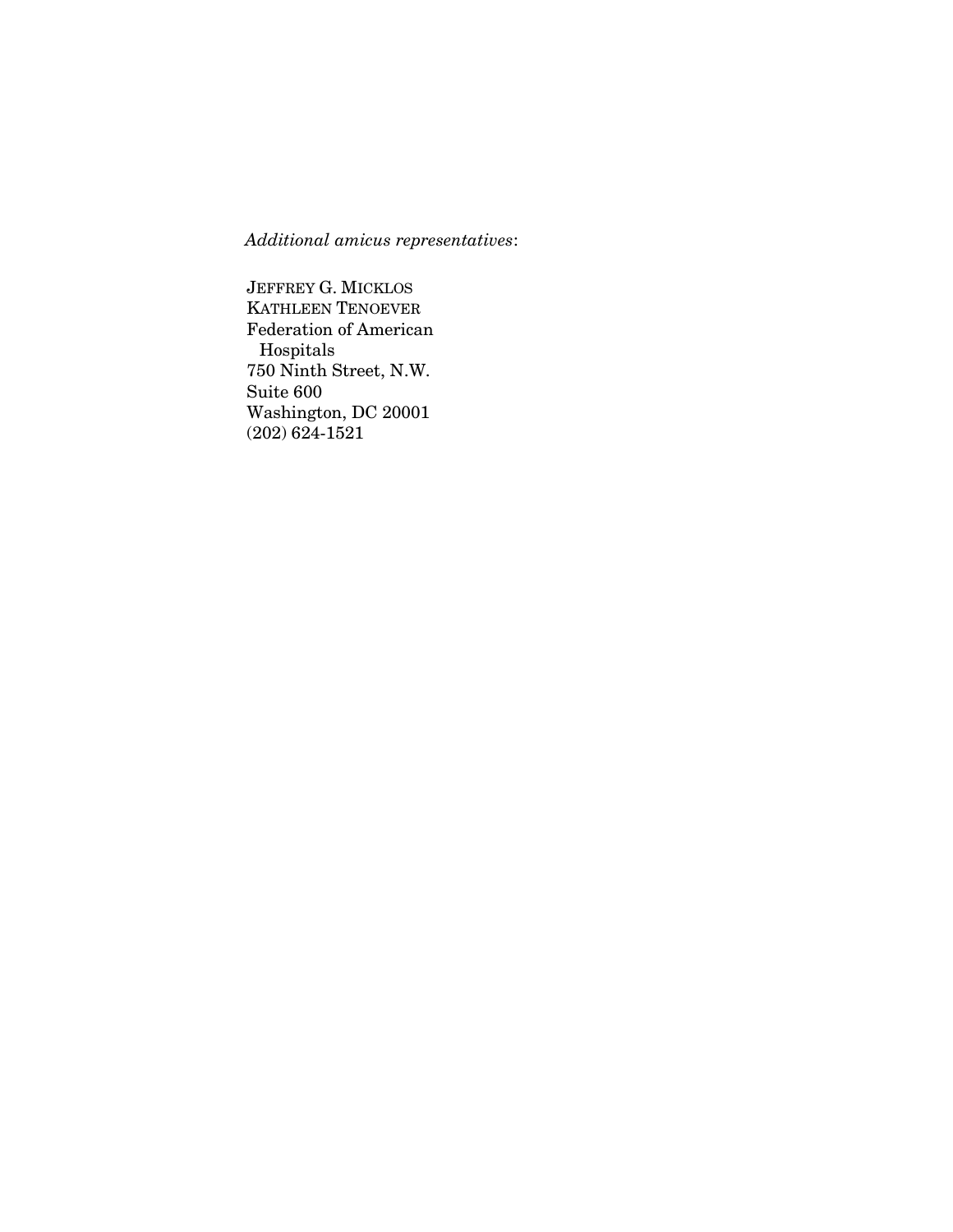## **TABLE OF CONTENTS**

| I. Section 30(A) Imposes Important<br>Substantive Limitations On States'<br>Authority To Set Reimbursement |  |
|------------------------------------------------------------------------------------------------------------|--|
| II. The Supremacy Clause Provides A<br>Cause Of Action To Enjoin State                                     |  |
| A. Preemption Suits Enforce The<br>Federal Order, Not Individual                                           |  |
| B. Petitioners' Attempts To<br>Recharacterize This Court's<br>Preemption Cases Are                         |  |
| C. Medicaid Preemption Claims<br>Further Congress's Expressed                                              |  |
|                                                                                                            |  |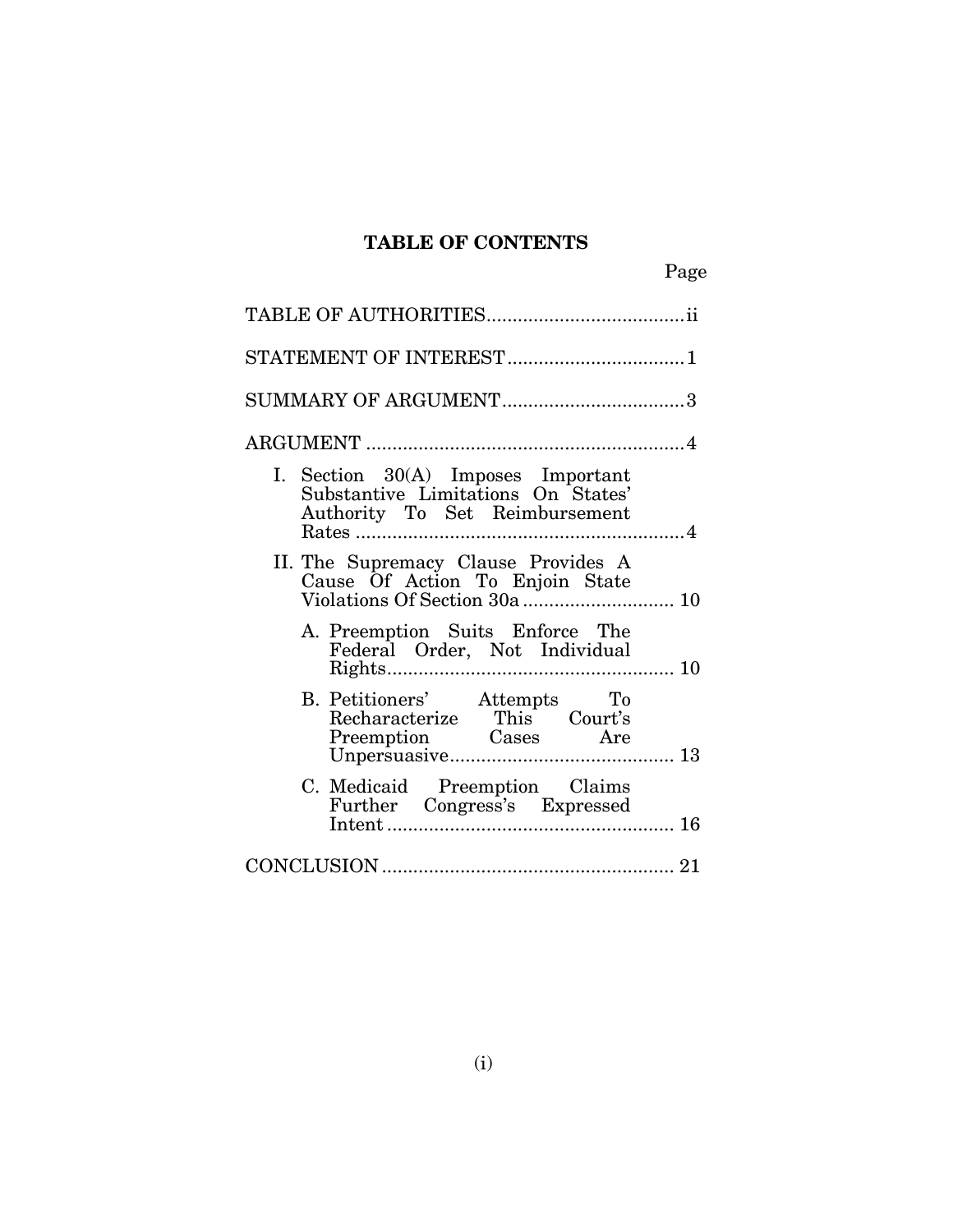# **TABLE OF AUTHORITIES**

ii

# **CASES:**

| Alexander v. Choate,                                                                     |
|------------------------------------------------------------------------------------------|
|                                                                                          |
| Arkansas Dep't of Health & Human Svcs. v.                                                |
| Arlington Cent. Sch. Dist. Bd. of Educ. v.<br>Murphy, 548 U.S. 291 (2006) 16             |
| Astra USA, Inc. v. Santa Clara Cnty., Calif.,                                            |
| Carleson v. Remillard,                                                                   |
| Chapman v. Houston Welfare Rights Org.,                                                  |
| Chevron, U.S.A., Inc. v. Natural Res. Def.<br>Council, Inc., 467 U.S. 837 (1984)  17, 18 |
| Dennis v. Higgins,                                                                       |
| Douglas v. Indep. Living Ctr. of<br>S. Cal., Inc., 132 S. Ct. 1204 (2012) 12, 17         |
| Ex parte Young,                                                                          |
| Golden State Transit v. City of Los Angeles,                                             |
| Gonzaga Univ. v. Doe,                                                                    |
| Green v. Mansour,                                                                        |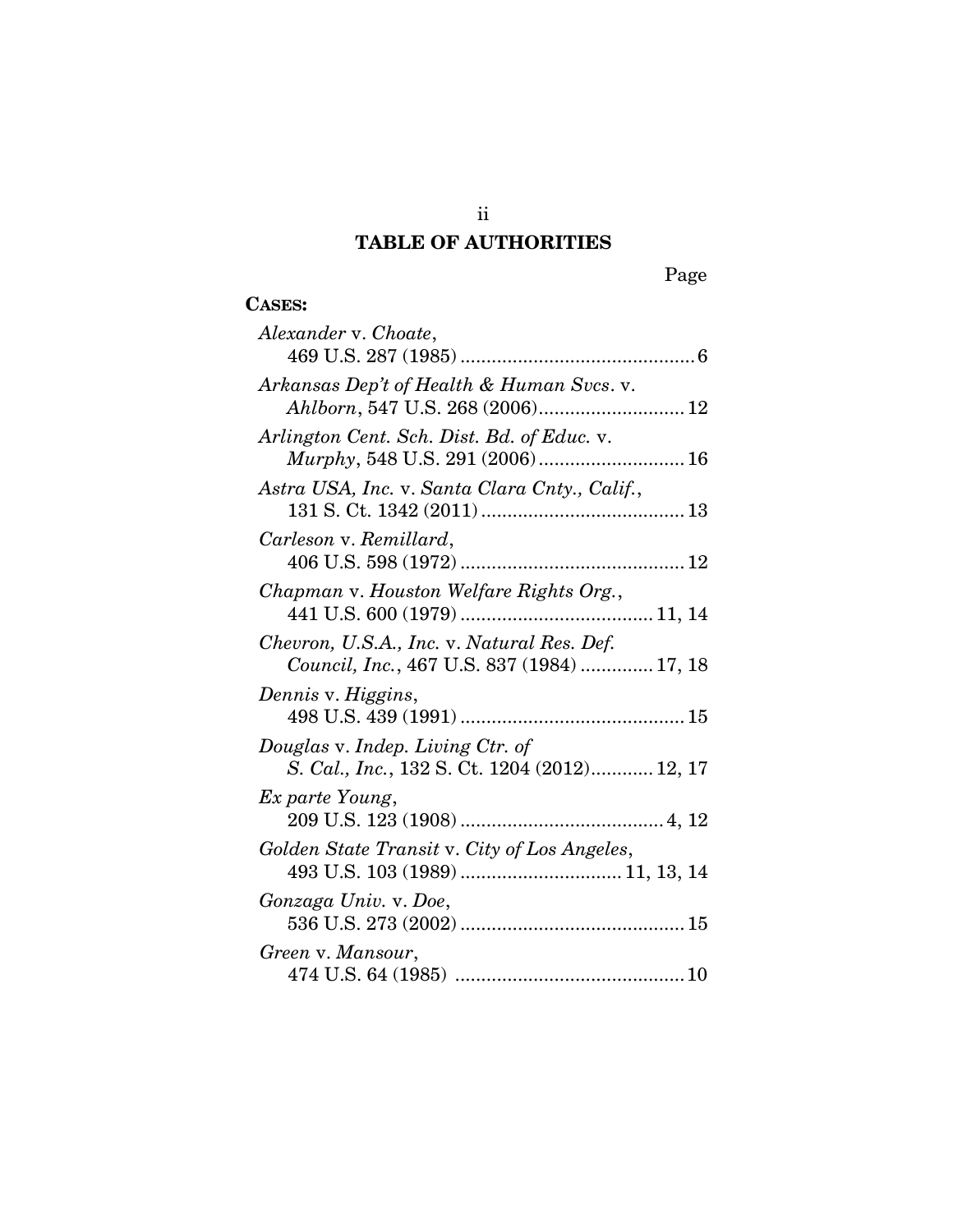# TABLE OF AUTHORITIES—Continued

iii

| <i>INS</i> v. <i>Chadha</i> ,                                                                                                                                                                               |
|-------------------------------------------------------------------------------------------------------------------------------------------------------------------------------------------------------------|
|                                                                                                                                                                                                             |
| King v. Smith,                                                                                                                                                                                              |
| Maine v. Thiboutot,                                                                                                                                                                                         |
| Managed Pharmacy Care v. Sebelius,<br>716 F.3d 1235 (9th Cir. 2013),<br>cert. denied, 134 S. Ct. 900 (2014) and<br>cert. denied sub nom. California Med.<br>Ass'n v. Sebelius, 134 S. Ct. 986 (2014) 19, 20 |
| Nat'l Pvt. Truck Council, Inc. v. Oklahoma<br>Tax Comm'n, 515 U.S. 582 (1995)  12                                                                                                                           |
| Pacific Gas & Elec. Co. v. State Energy Res.<br>Conserv. & Dev. Comm'n,                                                                                                                                     |
| Perez v. Campbell,<br>402 U.S. 637 (1971)  11, 16, 20                                                                                                                                                       |
| Ray v. Atlantic Richfield,                                                                                                                                                                                  |
| Rowe v. New Hampshire Motor<br>Transp. Ass'n, 552 U.S. 364 (2008) 11, 16                                                                                                                                    |
| Shaw v. Delta Airlines, Inc.,                                                                                                                                                                               |
| Swift & Co. v. Wickham,                                                                                                                                                                                     |
| Townsend v. Shank,                                                                                                                                                                                          |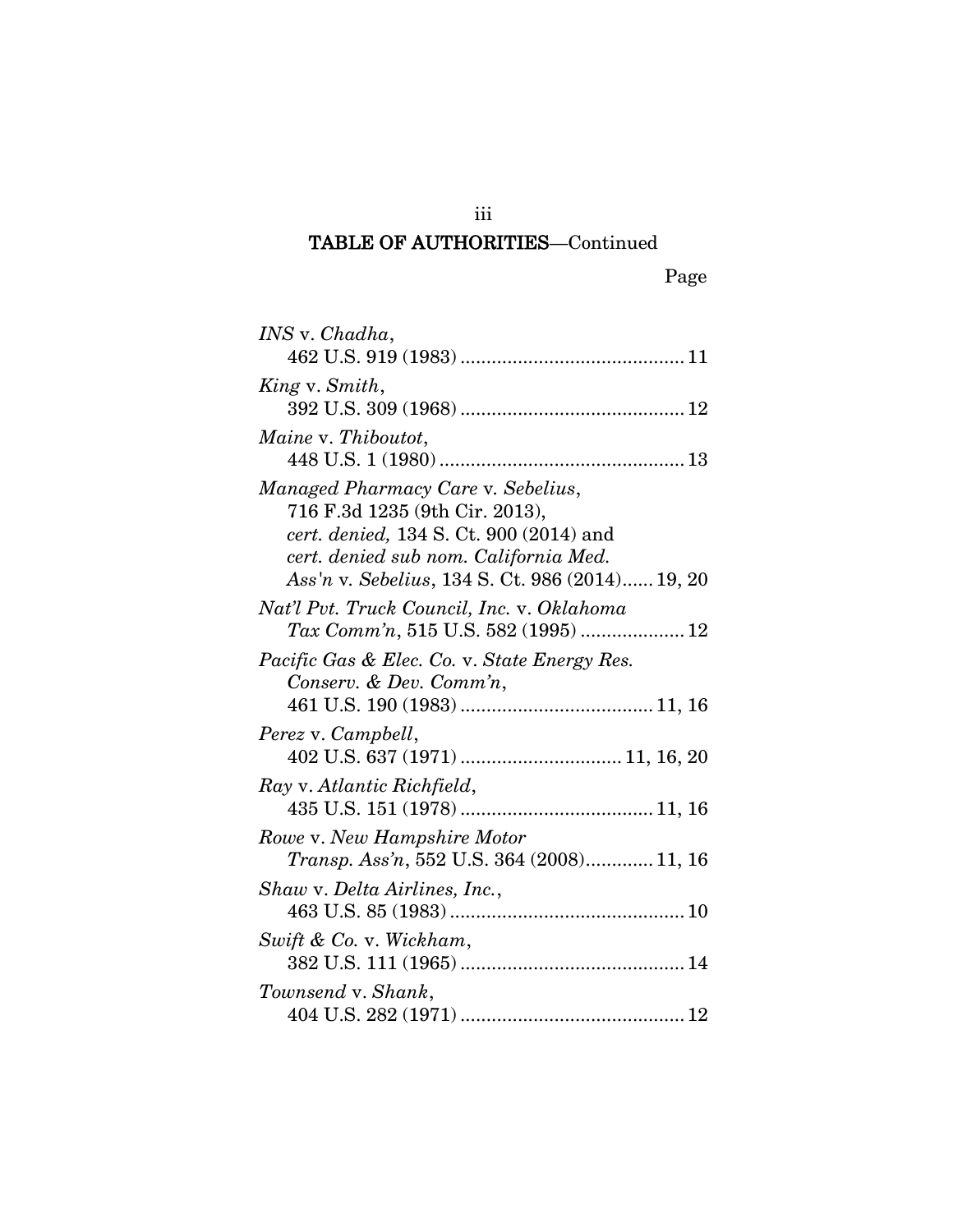# iv TABLE OF AUTHORITIES—Continued

## **STATUTES:**

| <b>REGULATIONS:</b>                                                                   |  |
|---------------------------------------------------------------------------------------|--|
|                                                                                       |  |
|                                                                                       |  |
| 76 Fed. Reg. 26342 (May 6, 2011) 18                                                   |  |
|                                                                                       |  |
| <b>LEGISLATIVE MATERIAL:</b>                                                          |  |
|                                                                                       |  |
| <b>OTHER AUTHORITIES:</b>                                                             |  |
| American Hosp. Ass'n, Trendwatch                                                      |  |
|                                                                                       |  |
| Forecast Chart, US Medical Cost Inflation  8                                          |  |
| Matthew Fleming and Phil Galewitz, 13                                                 |  |
| <b>States Cut Medicaid to Balance Budgets,</b>                                        |  |
| Kaiser Health News (July 24, 2012)  8                                                 |  |
| Kaiser Fam. Found. & Nat'l Ass'n of Med.<br>Dirs., Medicaid in an Era of Health & De- |  |
|                                                                                       |  |
|                                                                                       |  |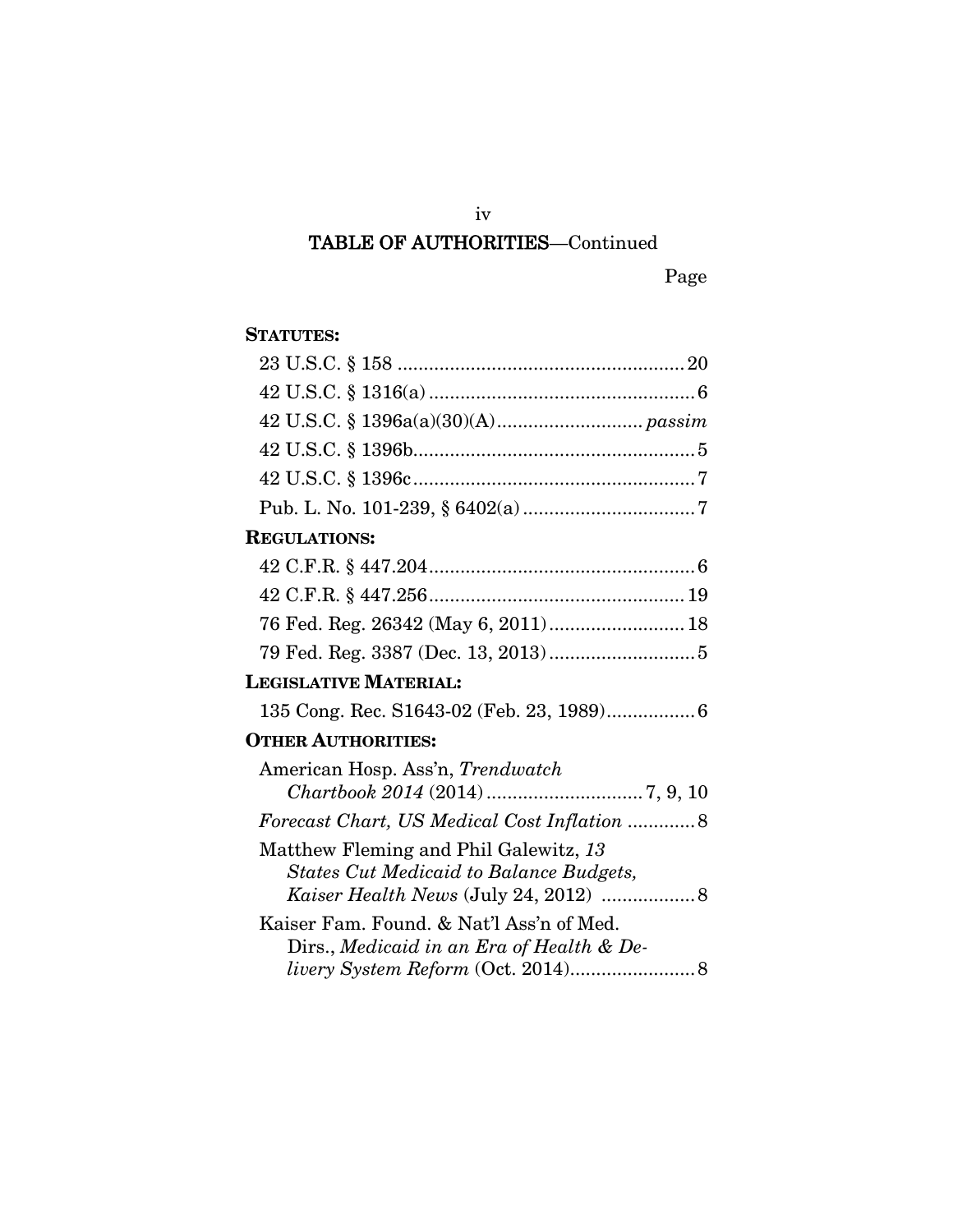# TABLE OF AUTHORITIES—Continued

| Letter from CMS Director Cindy Mann to<br>Commissioner Roderick L. Bremby, Conn.                                                                                  |
|-------------------------------------------------------------------------------------------------------------------------------------------------------------------|
| Anne Rosier Markus, et al., Medicaid Cov-<br>ered Births, 2008 Through 2010, in the<br>Context of Implementation of Health<br>Reform, 23 Women's Health Iss. e273 |
| Nat'l Ass'n of State Budget Officers, State                                                                                                                       |
| Milliman, Inc., Arizona Medicaid Access to<br>Hospital Care-2013 Evaluation (June                                                                                 |
| Robin Rudowitz, et al., Children's Health<br>Coverage: Medicaid, CHIP and the ACA,<br>Kaiser Comm'n on Medicaid and the Un-                                       |
| Steve Twedt, Medicaid Reimbursement Woes<br>Persist, Pittsb'g Post Gaz. (Oct 21, 2013)  8                                                                         |
| State Health Care Spending on Medicaid,<br>Pew Charitable Trusts & MacArthur                                                                                      |
| U.S. Dep't of Health & Human Svcs.,                                                                                                                               |
| Katherine Young, et al., Medicaid Spending<br>Growth in the Great Recession and its Af-<br>termath, FY 2007-2012, Kaiser Comm'n<br>on Medicaid and the Uninsured  |

v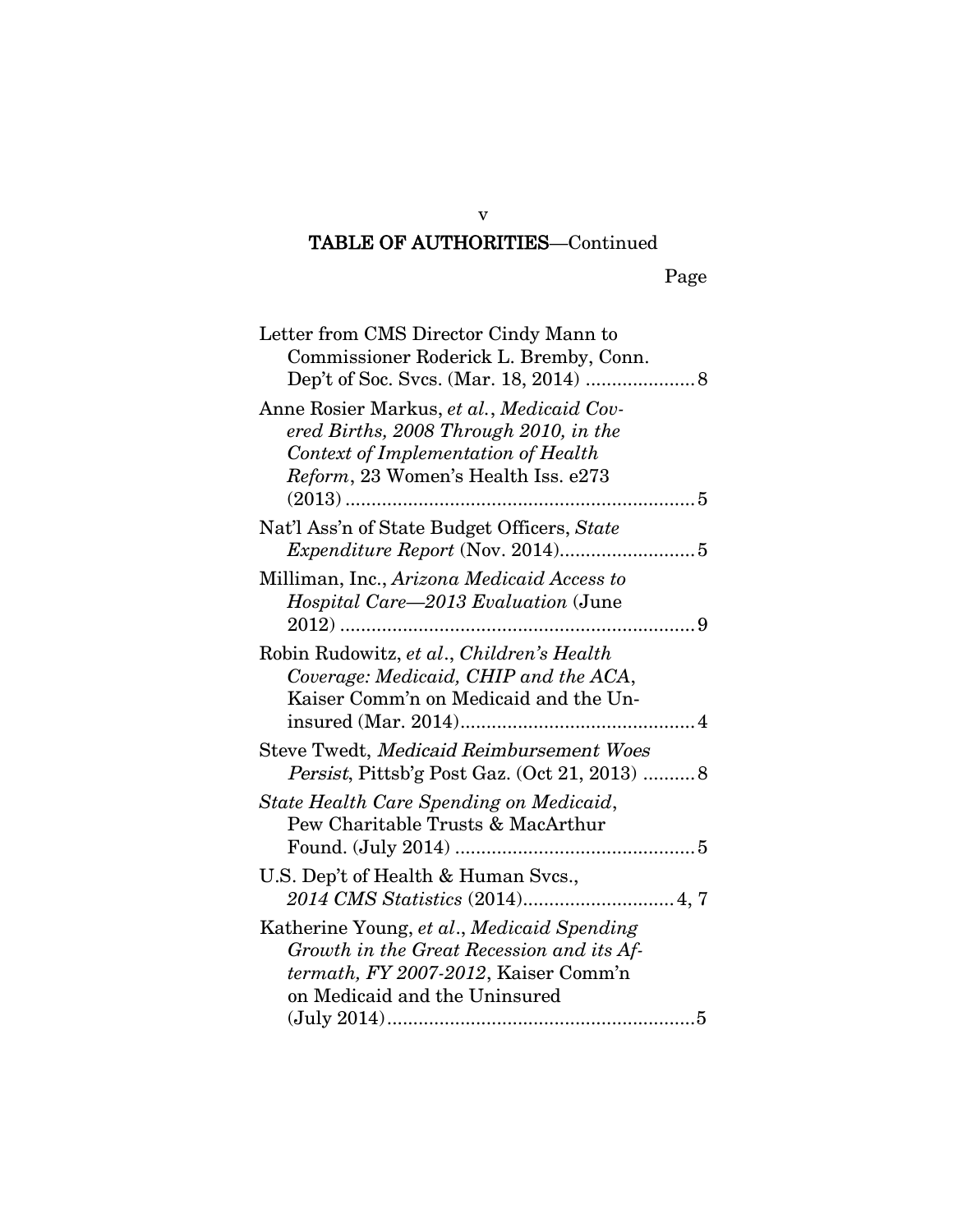## IN THE Supreme Court of the United States  $\frac{1}{2}$

# No. 14-15

RICHARD ARMSTRONG AND LISA HETTINGER, *Petitioners*,

v.

EXCEPTIONAL CHILD CENTER, INC.; INCLUSION, INC.; TOMORROW'S HOPE SATELLITE SERVICES, INC.; WDB, INC.; AND LIVING INDEPENDENTLY FOR EVERYONE, INC.,

*Respondents*.

**On Writ of Certiorari to the United States Court of Appeals for the Ninth Circuit** \_\_\_\_\_\_\_\_\_

\_\_\_\_\_\_\_\_\_

**BRIEF FOR THE AMERICAN HOSPITAL ASSOCIATION AND THE FEDERATION OF AMERICAN HOSPITALS AS AMICI CURIAE IN SUPPORT OF RESPONDENTS** \_\_\_\_\_\_\_\_\_

### **STATEMENT OF INTEREST[1](#page-7-0)**

The American Hospital Association and the Federation of American Hospitals respectfully submit this brief as *amici curiae*.

<span id="page-7-0"></span> $1$  No party or counsel for a party authored this brief in whole or in part. No party, counsel for a party, or person other than the *amici curiae*, their members, or counsel made a monetary contribution intended to fund the preparation of submission of this brief. All parties have filed blanket amicus consent letters.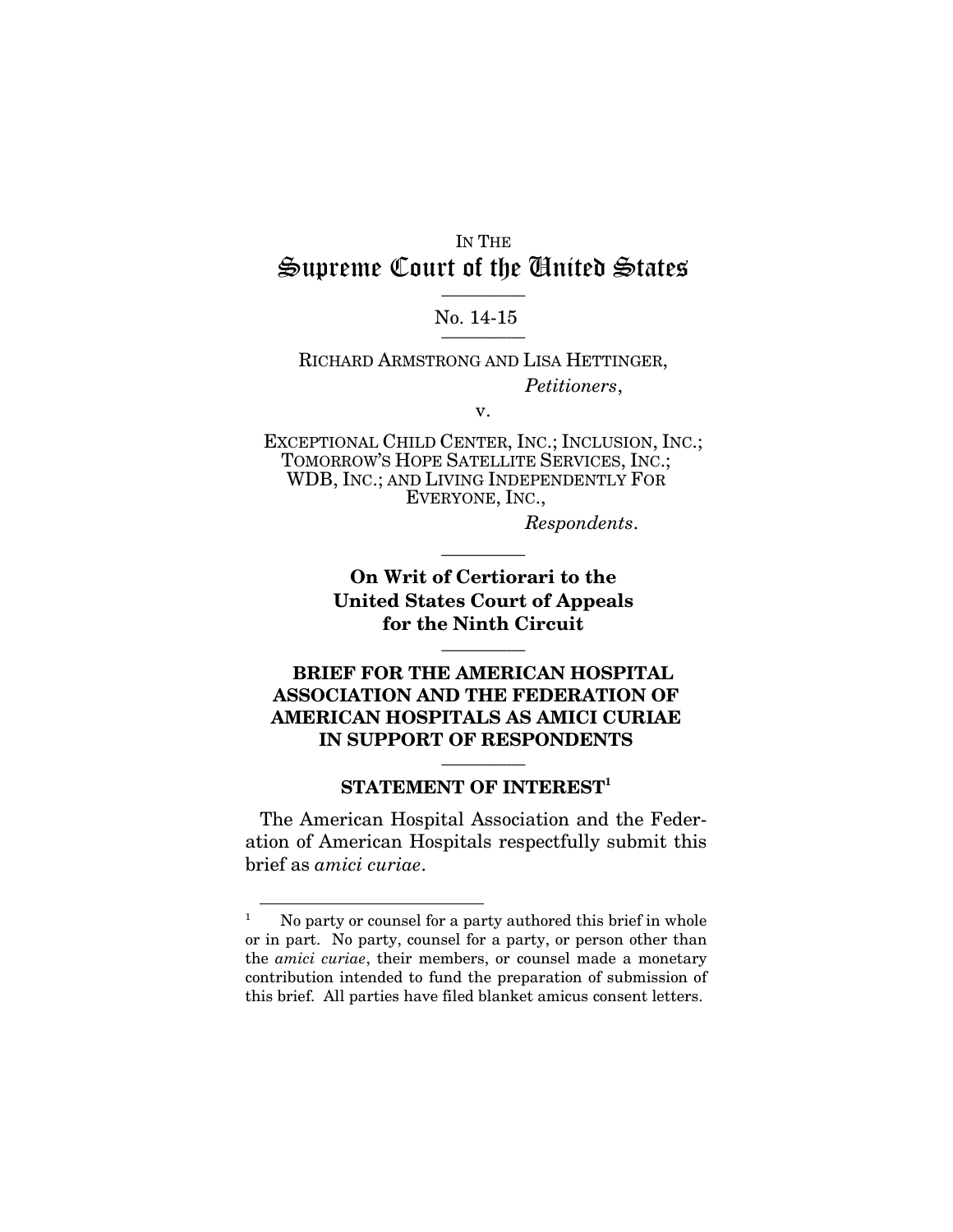The American Hospital Association (AHA) represents nearly 5,000 hospitals, health systems, and other health care organizations, along with 43,000 individual members. AHA members are committed to improving the health of the communities they serve, and to helping ensure that care is available to, and affordable for, all Americans. As part of its mission, the AHA educates its members on health care issues and advocates to ensure that their perspectives are considered in formulating health policy.

The Federation of American Hospitals is the national representative of investor-owned or managed community hospitals and health systems throughout the United States. Dedicated to a market-based philosophy, the FAH provides representation and advocacy on behalf of its members to Congress, the Executive Branch, the judiciary, media, academia, accrediting organizations and the public.

AHA and FAH members play a vital role in ensuring access to health services for the nearly 65 million Americans covered by Medicaid. That program is today the Nation's single most important health care safety net. It covers more Americans than Medicare or any private insurer. And it is a critical source of funding for the hospitals and health care systems that serve the country's most vulnerable populations.

This case concerns the right of healthcare providers, including AHA and FAH members, to challenge state regulations preempted by the substantive provisions of the Medicaid Act. Because such suits are crucial to preserving access to the level of care Congress intended Medicaid to provide, *amici* respectfully urge this Court to affirm the judgment below.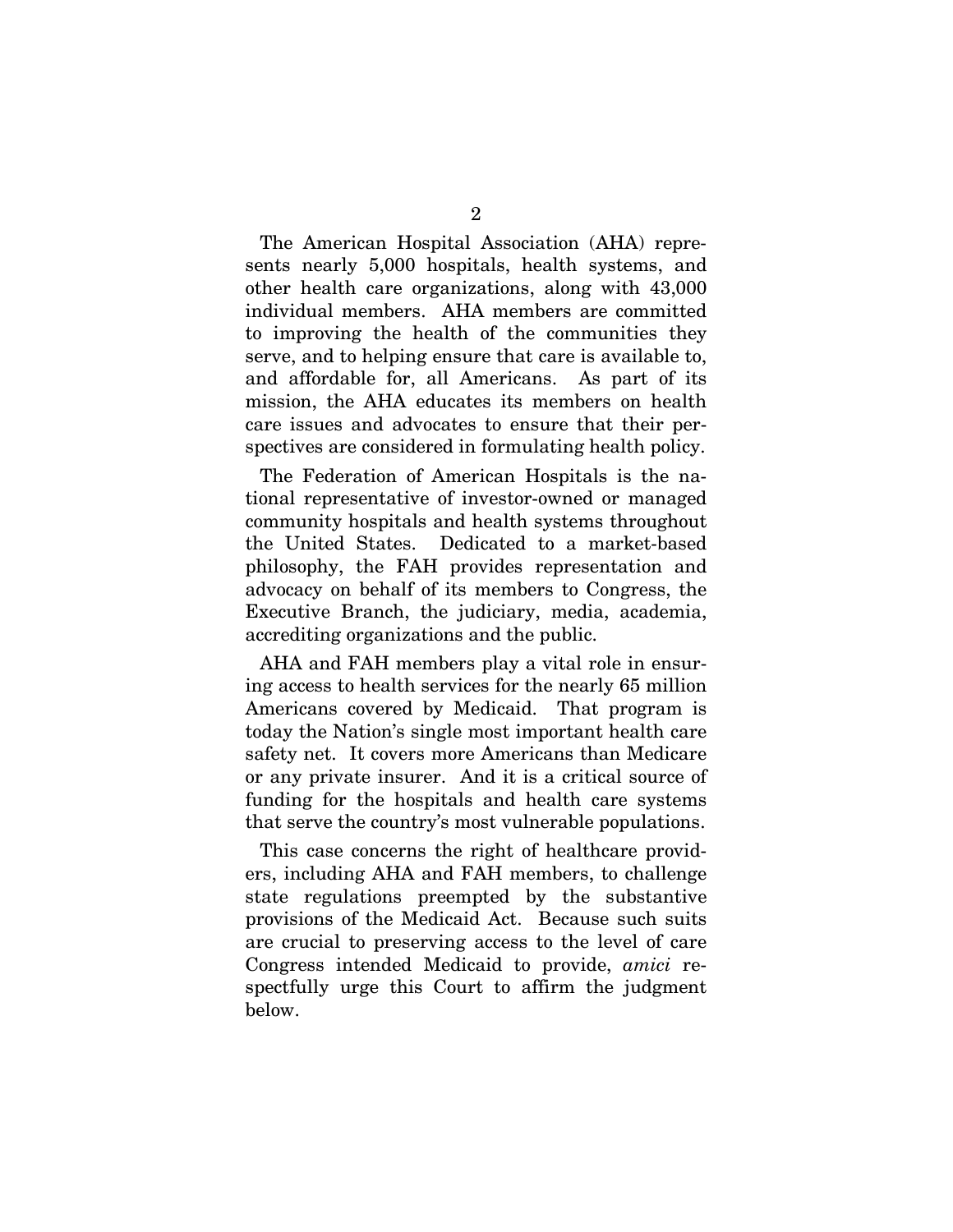### **SUMMARY OF ARGUMENT**

A. Congress enacted Medicaid as a cooperative federal–state program to provide medical care for the neediest Americans. To realize the program's objectives, Congress placed conditions on participating states. One such condition, set out in Section 30(A) of the Medicaid Act, requires states to reimburse healthcare providers at rates sufficient to ensure that Medicaid beneficiaries enjoy the same access to health care as the general population.

Section 30(A)'s promise of equal access is central to Medicaid's purpose—yet states have repeatedly cut reimbursement rates to levels far below providers' actual costs, without taking into account how that harms providers or constrains the availability of health care for the neediest Americans. In 2012, the cost of providing care to Medicaid beneficiaries exceeded reimbursements by \$*13.7 billion*, up from \$11.3 billion in 2009. This persistent gap threatens the availability of quality medical care for tens of millions of people. After all, providers can only endure for so long if they suffer a loss with each patient they treat.

Without recourse to the courts to enforce the conditions Congress set in place, hospitals and other providers will continue to bear losses that, for some, are unsustainable.

B. Reimbursement rates set without regard to the availability or cost of care violate Section 30(A). Like any other state regulation in conflict with federal law, they are subject to preemption under the Supremacy Clause.

For over a hundred years, this Court has recognized that sovereign immunity does not extend to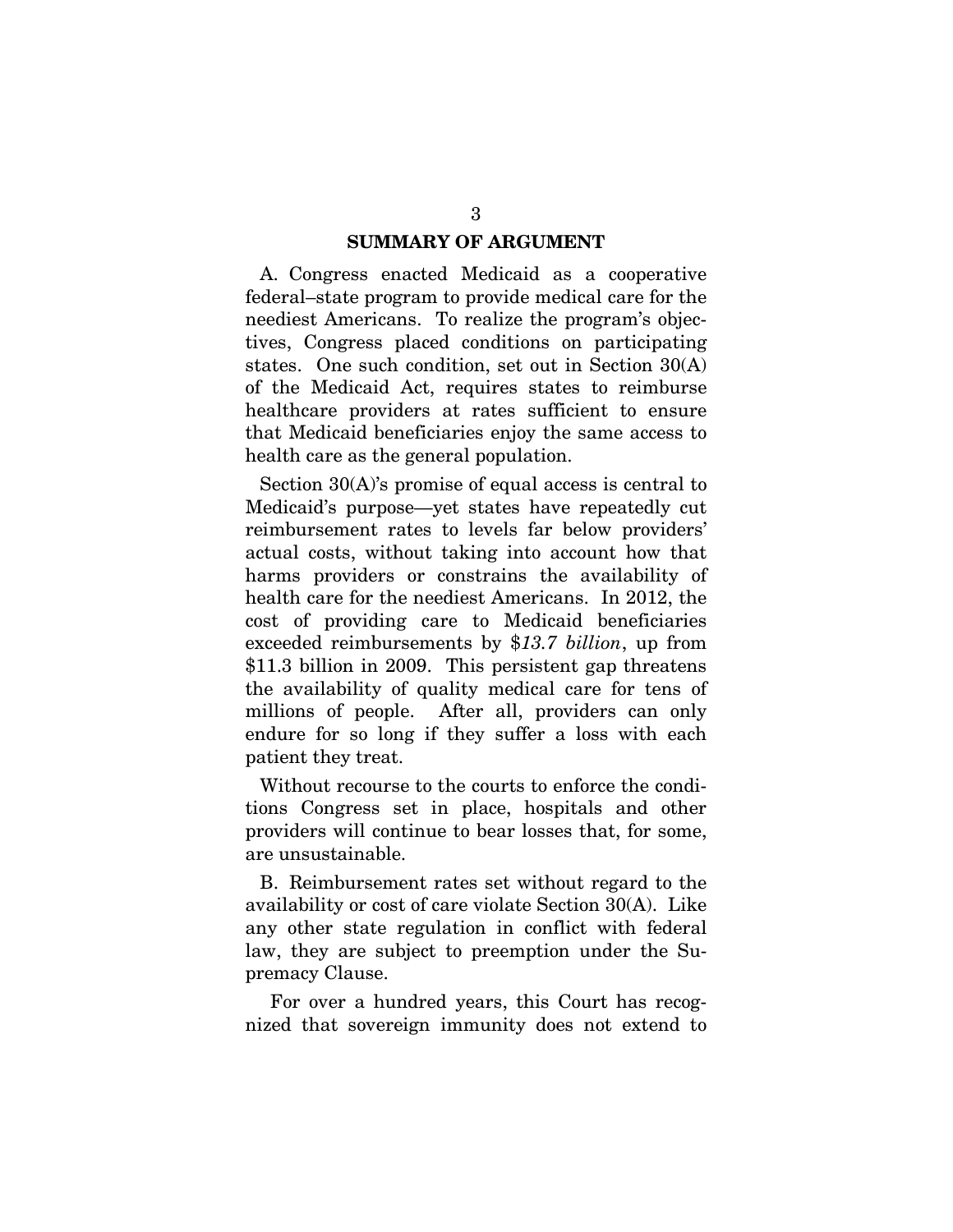state officials enforcing state laws in derogation of federal authority. *Ex parte Young*, 209 U.S. 123, 159 (1908). In that time, this Court has decided dozens of cases seeking injunctive and declaratory relief from state regulations on preemption grounds.

Provider suits challenging state Medicaid reimbursement rates fit squarely into this mold. They advance congressional intent by enforcing the conditions Congress imposed on state participation, without asserting any private entitlement. And because courts must defer to permissible agency determinations of compliance with the Medicaid Act, provider suits pose no obstacle to the cooperative process set in place by the statute. The decision below should be affirmed.

### **ARGUMENT**

## **I. Section 30(A) Imposes Important Substantive Limitations On States' Authority To Set Reimbursement Rates.**

1. Medicaid is a critical source of health coverage nationwide. The program provides care to 64.9 million Americans—one-fifth of the population. U.S. Dep't of Health & Human Svcs., *2014 CMS Statis* $tics$ , tbl. I.16.<sup>[2](#page-10-0)</sup> Along with its companion program, CHIP, Medicaid covers more than one in three of the nation's children. Robin Rudowitz, *et al.*, *Children's Health Coverage: Medicaid, CHIP and the ACA*, Kaiser Comm'n on Medicaid and the Uninsured,

<span id="page-10-0"></span><sup>&</sup>lt;sup>2</sup> *Available at* http://goo.gl/7qL19Z. Proportion based on U.S. Census Bureau population estimates, *available at* http://goo.gl/fldA45.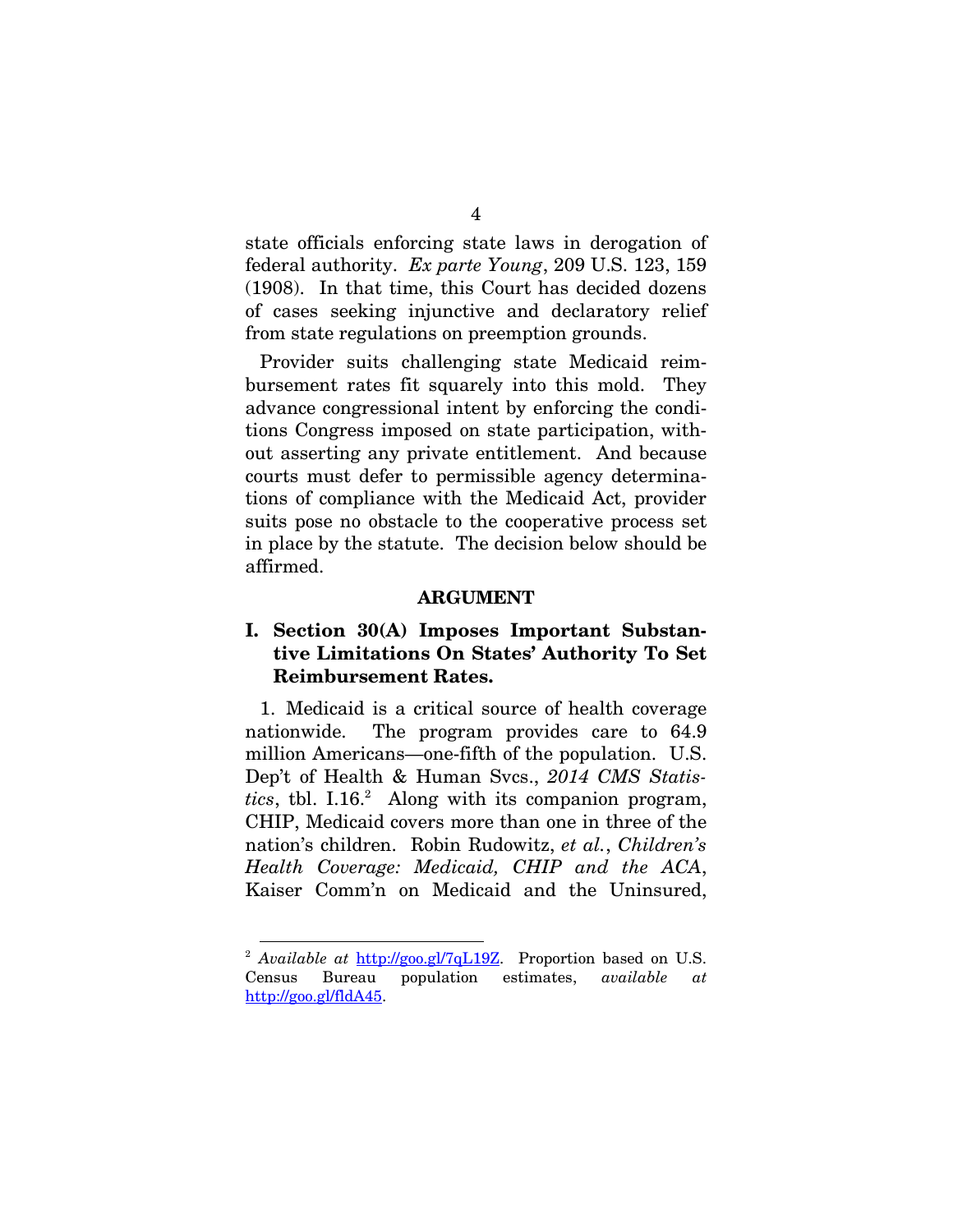Mar. 2014.<sup>[3](#page-11-0)</sup> In 2010, Medicaid paid for the health care costs associated with 48 percent of all births in the United States. Anne Rossier Markus, *et al*., *Medicaid Covered Births, 2008 Through 2010, in the Context of Implementation of Health Reform*, 23 Women's Health Iss. e273, e276  $(2013)^4$  $(2013)^4$  And the program is all the more important during economic downturns, when enrollments surge. *See* Katherine Young, *et al.*, *Medicaid Spending Growth in the Great Recession and its Aftermath, FY 2007-2012*, Kaiser Comm'n on Medicaid and the Uninsured (July  $2014$ ).<sup>[5](#page-11-2)</sup>

Every State participates in Medicaid, and each State has an agency that administers the program. Providers who treat Medicaid beneficiaries are reimbursed directly by state administrators. States recoup a fixed percentage of those costs in matching funds from the federal government. 42 U.S.C. § 1396b; 79 Fed. Reg. 3387 (Dec. 13, 2013). Federal matching funds and related incentives account for an average of 59.1 percent of state Medicaid spending. Pew Charitable Trusts & MacArthur Found., *State Health Care Spending on Medicaid*, 2 (July 2014).[6](#page-11-3) That makes Medicaid the largest source of federal revenue flowing to the States. *See* Nat'l Ass'n of State Budget Officers, *State Expenditure Report* 11 (Nov. 2014).<sup>[7](#page-11-4)</sup>

<span id="page-11-0"></span><sup>3</sup> *Available at* http://goo.gl/W7cBg4.

<span id="page-11-1"></span><sup>4</sup> *Available at* http://goo.gl/rEZJfl.

<span id="page-11-2"></span><sup>5</sup> *Available at* http://goo.gl/Vi2XAo.

<span id="page-11-3"></span><sup>6</sup> *Available at* http://goo.gl/4hePOF.

<span id="page-11-4"></span><sup>7</sup> *Available at* http://goo.gl/IYL6Bf.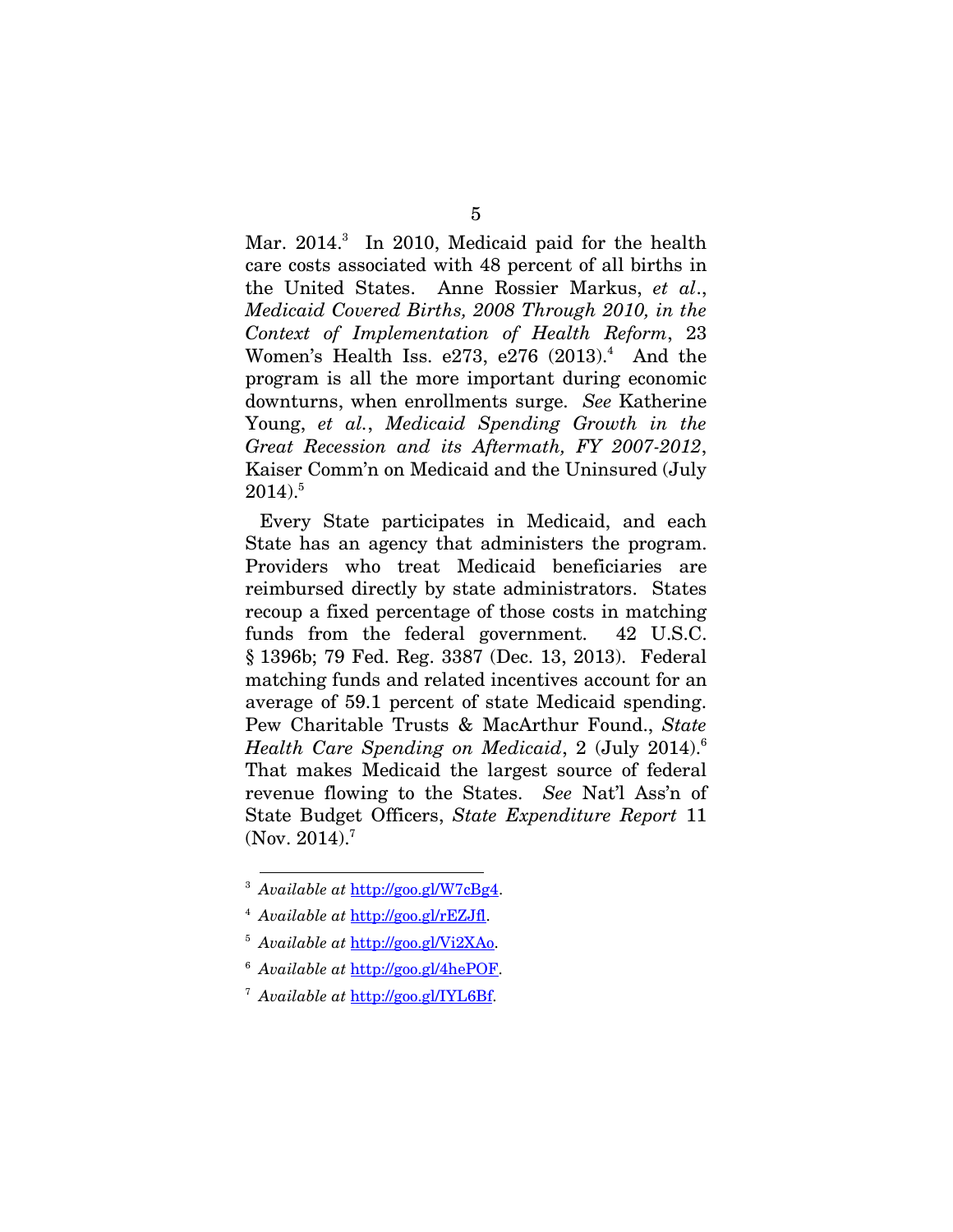2. To qualify for federal matching funds, States must prepare a "plan for medical assistance" that conforms to certain statutory criteria. The plan and any subsequent amendments must be approved by the Centers for Medicare & Medicaid Services (CMS), the agency that oversees the program. 42 U.S.C. § 1316(a). Although States enjoy broad flexibility in designing a Medicaid plan, that flexibility has limits. *See Alexander* v. *Choate*, 469 U.S. 287, 303 (1985) (noting States' discretion to define coverage "as long as" plan conforms to the statute's substantive requirements).

Among other things, Section 30(A) of the Medicaid Act requires that every State plan

provide such methods and procedures relating to the utilization of, and the payment for, care and services \* \* \* as may be necessary \* \* \* *to assure that payments are consistent with efficiency, economy, and quality of care and are sufficient to enlist enough providers so that care and services are available under the plan at least to the extent that such care and services are available to the general population* in the geographic area[.]

42 U.S.C. § 1396a(a)(30)(A) (emphasis added). The applicable regulations clarify that Section 30(A) requires that a state "agency's payments  $***$  be sufficient to enlist enough providers  $***$ ." 42 C.F.R. § 447.204.

Congress added Section 30(A) to the Medicaid Act in 1989. The provision codified an existing regulation that was "rarely enforced," leaving hospitals and other providers with "wholly inadequate reimburse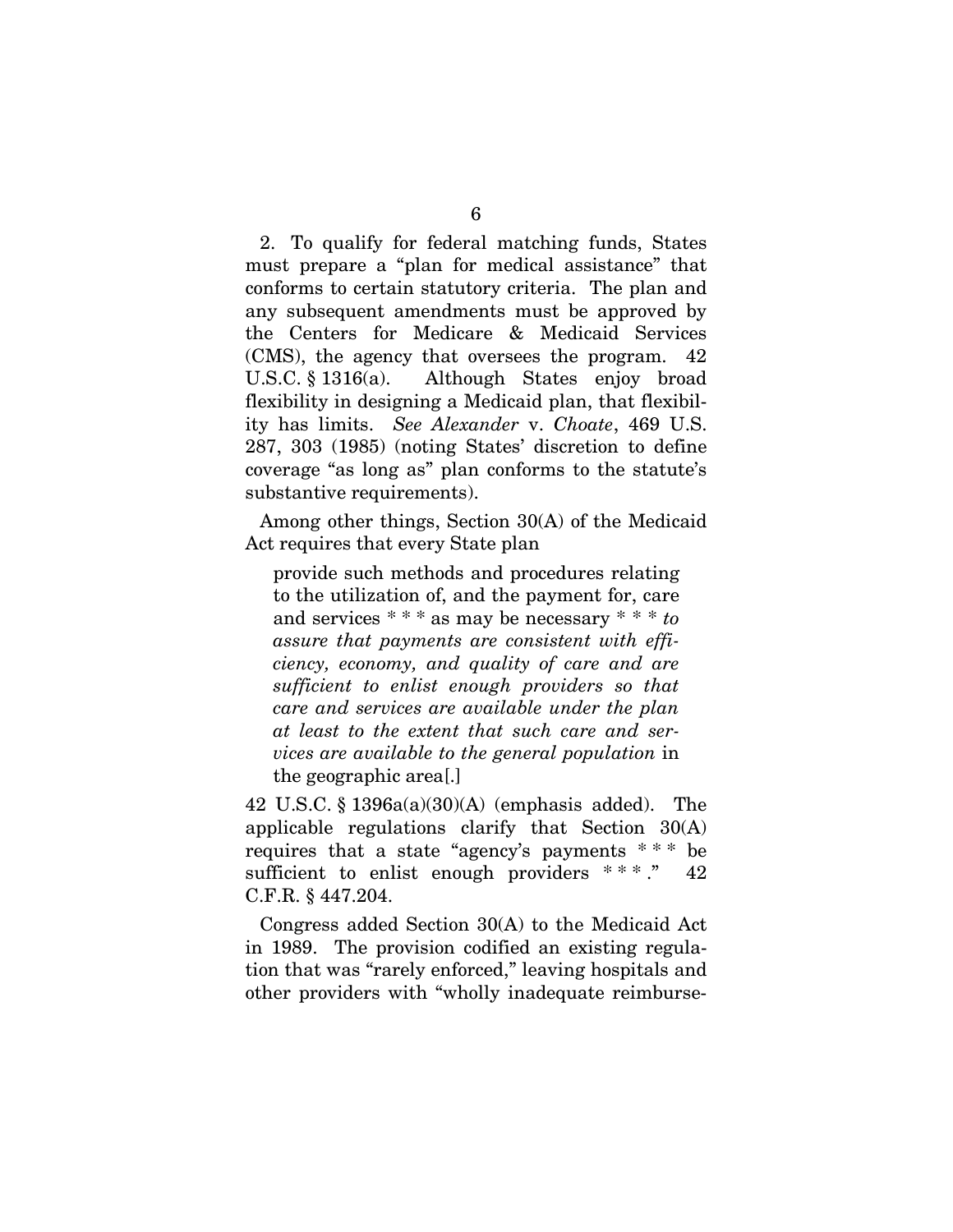ments." 135 Cong. Rec. S1643, S1661 (Feb. 23, 1989) (Stmt. of Sen. Biden); see Pub. L. 101-239, § 6402(a).

3. In spite of Congress' express intent to ensure adequate reimbursement, states have continued to slash Medicaid reimbursement rates or hold them at artificially low levels. Indeed, many states reimburse providers so little for treating Medicaid patients that the providers suffer a substantial loss with every single Medicaid patient they treat. The consequence is exactly what Congress wanted to avoid: Providers' ability to provide high quality care—and in some cases their financial viability—are jeopardized, and so in turn is the availability of quality healthcare for many millions of Americans.

a. In 2012, the most recent year for which data are available, American hospitals treated 11.2 million Medicaid beneficiaries. *See 2014 CMS Statistics*, *supra*, at table IV.1. For every dollar they spent on those patients, hospitals were reimbursed just 89 cents. American Hosp. Ass'n, *Trendwatch Chartbook*  $2014$ , tbl.  $4.4<sup>8</sup>$  $4.4<sup>8</sup>$  $4.4<sup>8</sup>$  That figure amounts to an overall payment shortfall of \$13.7 billion, up from \$11.3 billion in 2009. *See id.*, tbl. 4.5*.* And it comes on top of \$45.9 billion of uncompensated medical care hospitals provided to patients that year alone, up from \$39.1 billion in 2009.

Although CMS is authorized to withhold federal funding from states that fail to comply with their approved plans, 42 U.S.C. § 1396c, that disciplinary mechanism has not stemmed the trend of below-cost reimbursement rates. In 2012, the year this Court

<span id="page-13-0"></span><sup>8</sup> *Available at* http://goo.gl/3Lsttf.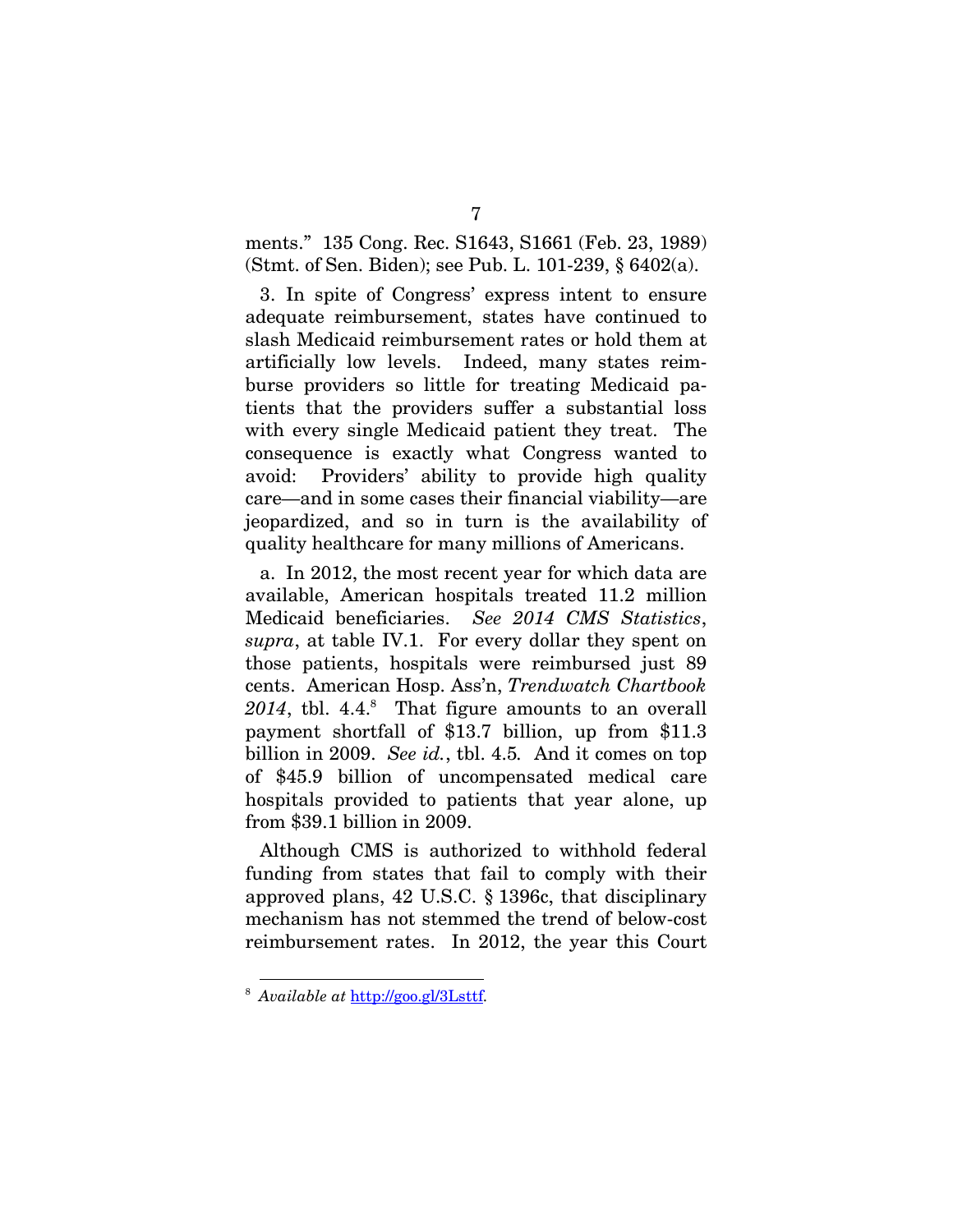last considered the issue presented here, thirteen states cut Medicaid spending to balance their budgets. Matthew Fleming and Phil Galewitz, *13 States Cut Medicaid to Balance Budgets*, Kaiser Health News, July 24,  $2012$ . Five of those states rolled back reimbursements to hospitals, ranging from a \$150 million reduction in California to a 5.6 percent cut in Florida. *See id*.

Nor was that a one-year aberration. In 2013, another five states cut back rates for outpatient hospital care and thirty-eight states cut reimbursements for inpatient care. Kaiser Fam. Found. & Nat'l Ass'n of Med. Dirs., *Medicaid in an Era of Health & Deliv-*ery System Reform 34-36 (Oct. 2014).<sup>[10](#page-14-1)</sup> And in 2014, seven states cut back outpatient reimbursements and thirty states cut back inpatient reimbursements. *Id..*

States also contribute to providers' financial instability by failing to account for the ever-increasing costs of providing medical care. To take just one particularly egregious example: Pennsylvania last updated its outpatient reimbursement rates in *1991*, *see* Steve Twedt, Medicaid Reimbursement Woes Persist, Pittsb'g Post Gaz., Oct 21, 2013<sup>[11](#page-14-2)</sup>—a 23-year period during which the average cost of medical care has more than doubled, *see Forecast Chart, US Medical Cost Inflation*. [12](#page-14-3)

<span id="page-14-0"></span><sup>9</sup> *Available at* http://goo.gl/JT1lNN.

<span id="page-14-1"></span><sup>10</sup> *Available at* http://goo.gl/jP3Mcq.

<span id="page-14-2"></span><sup>11</sup> *Available at* http://goo.gl/oYkyWT.

<span id="page-14-3"></span><sup>12</sup> *Available at* http://goo.gl/TSfgrc. Nor is Pennsylvania alone. Connecticut has refused to adjust hospital rates for inflation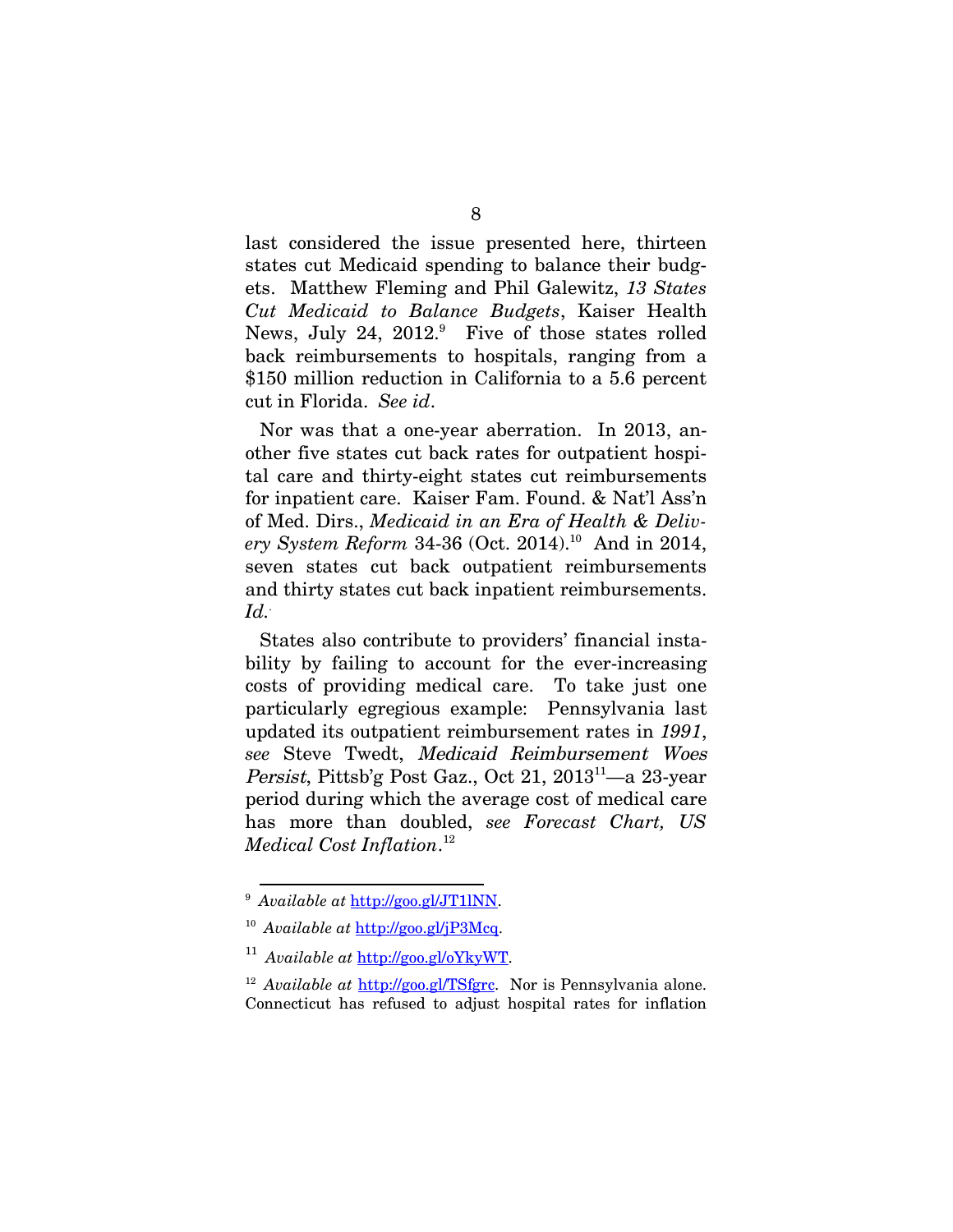b. These data underscore a basic, and brutal, truth: States are balancing their budgets on the backs of the providers that care for the neediest Americans. That is dangerous not just to providers but to patients—the focus of Congress', and hospitals', concern. In many cases, the hospitals that treat the largest proportion of Medicaid beneficiaries are the very hospitals that can least afford to take a loss, patient after patient. That puts beneficiaries' access to medical care at risk.

Nationwide, nearly 26 percent of hospitals endure negative operating margins. *See Trendwatch Chartbook 2014*, *supra*, at tbl. 4.1. The hospitals that treat the most Medicaid patients also tend to face the most significant financial challenges. In 2012, hospitals in the top quartile for the number of Medicaid patients they treated had operating margins 18 percent lower than their peer hospitals.<sup>[13](#page-15-0)</sup> And these are the very hospitals that are being persistently underpaid by the states: From 2000 to 2012, state cuts to Medicaid reimbursement left hospitals treating Medicaid patients with nearly \$100 billion in shortfalls. *See id.* at tbl. 4.5. These shortfalls force hospitals to

since 2002. *See* Letter from CMS Director Cindy Mann to Commissioner Roderick L. Bremby, Conn. Dep't of Soc. Svcs. (Mar. 18, 2014). And in Arizona, the State cut hospital payment rates by 5 percent in 2011 and froze rates through 2013. It projected that the changes would more than double the number of hospitals taking in *only 50-60 cents for each dollar they spend* to provide care. Milliman, Inc., *Arizona Medicaid Access to Hospital Care—2013 Evaluation* 3 (June 2012), available at http://goo.gl/aQGwsq.

<span id="page-15-0"></span><sup>&</sup>lt;sup>13</sup> Analysis of AHA Annual Survey Data.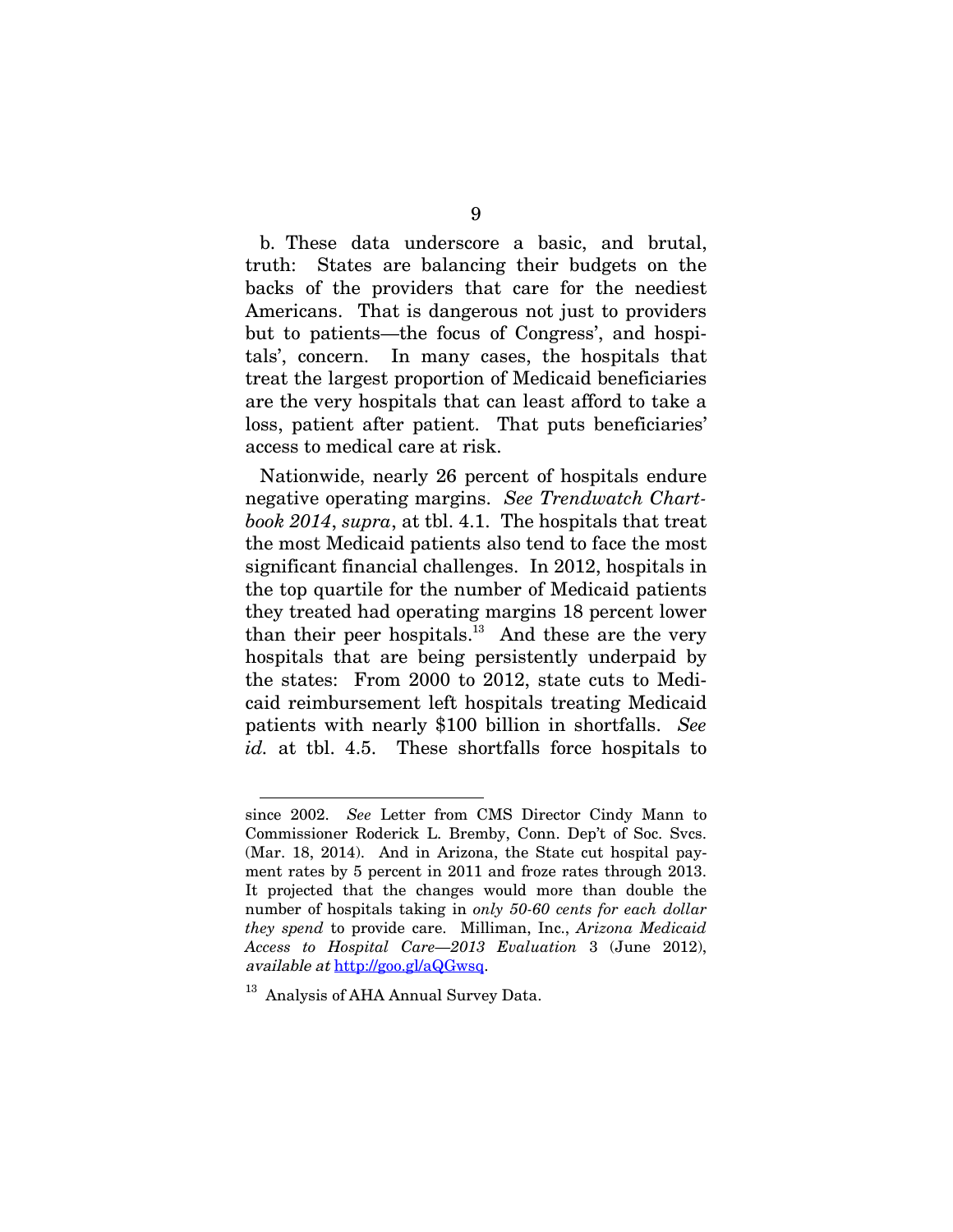forego capital investments, maintenance, and improvements to services. And in some cases they jeopardize providers' ability to continue treating patients at all.

Providers' preemption challenges to state plans that violate Section 30(A) are therefore critical to preserving the integrity of the Medicaid system and the availability of quality, affordable health care for all Americans.

## **II. The Supremacy Clause Provides A Cause Of Action To Enjoin State Violations Of Section 30(A).**

Providers should be able to continue bringing these important lawsuits. This Court has long recognized the power of federal courts to hear cases, like this one, that "seek injunctive relief from state regulation, on the ground that [it] is pre-empted by a federal statute which, by virtue of the Supremacy Clause of the Constitution, must prevail." *Shaw* v. *Delta Airlines, Inc.*, 463 U.S. 85, 96 n.14 (1983). Indeed, as the United States concedes, this Court has decided "dozens" of preemption claims on the merits without requiring an express or implied statutory cause of action. *See* U.S. Br. 16 (collecting cases). Such claims "give[ ] life to the Supremacy Clause." *Green* v. *Mansour*, 474 U.S. 64, 68 (1985). There is no reason to change course now.

## **A. Preemption Suits Enforce The Federal Order, Not Individual Rights.**

Petitioners frame this case as an effort by Respondents to vindicate a private right. It is not. The supremacy of federal law, like the separation of powers, is a bedrock of our constitutional order; it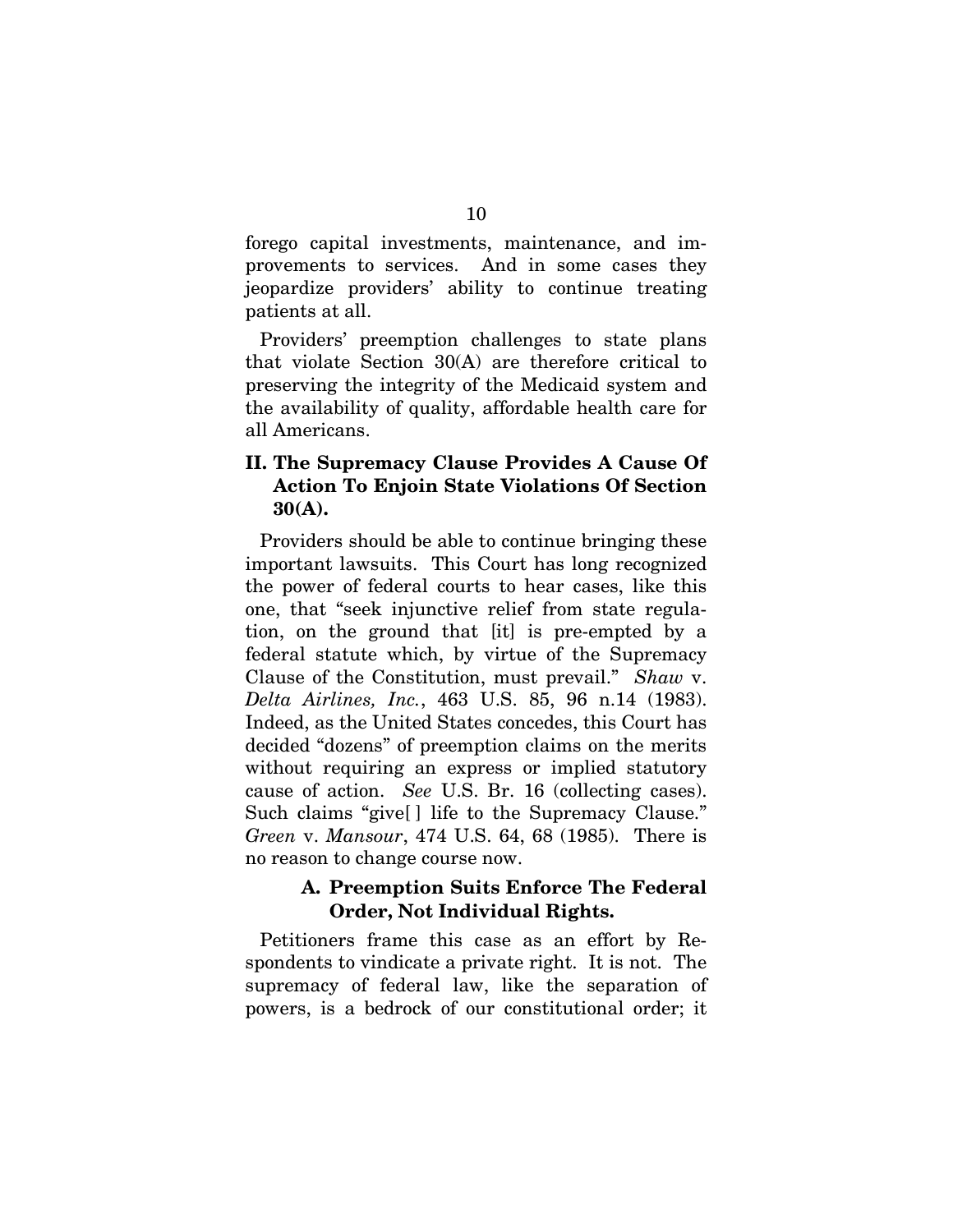would make little sense to cast enforcement of either principle in terms of private rights. *See INS* v. *Chadha*, 462 U.S. 919 (1983); *Golden State Transit* v. *City of Los Angeles*, 493 U.S. 103, 117 (1989) (Kennedy, J., dissenting) ("Pre-emption concerns the federal structure of the Nation rather than the securing of rights, privileges and immunities to individuals."). *Cf. Chapman* v. *Houston Welfare Rights Org.*, 441 U.S. 600, 615 (1979) (distinguishing between suits brought to vindicate rights "secured by the Constitution" and suits alleging "incompatibility between federal and state statutes and regulations" under the Supremacy Clause).

1. The central question in preemption challenges is whether Congress intended to displace inconsistent state regulation. *See, e.g., Rowe* v. *New Hampshire Motor Transp. Ass'n*, 552 U.S. 364, 370-373 (2008); *Pacific Gas & Elec. Co.* v. *State Energy Res. Conserv. & Dev. Comm'n*, 461 U.S. 190, 203-204 (1983); *Ray* v. *Atlantic Richfield*, 435 U.S. 151, 157-158 (1978). Contrary to Petitioners' view, that analysis has never depended on whether the state regulation at issue affects the plaintiff's "primary conduct" or whether the suit amounts to an "anticipatory defense" to an enforcement action. *See* Pet. Br. 40-44. Rather, it is "essentially a two-step process of first ascertaining the construction of the two statutes and then determining the constitutional question of whether they are in conflict." *Perez* v. *Campbell*, 402 U.S. 637, 644 (1971).

The plaintiffs in this case alleged, and the courts below found, just such a conflict between Idaho's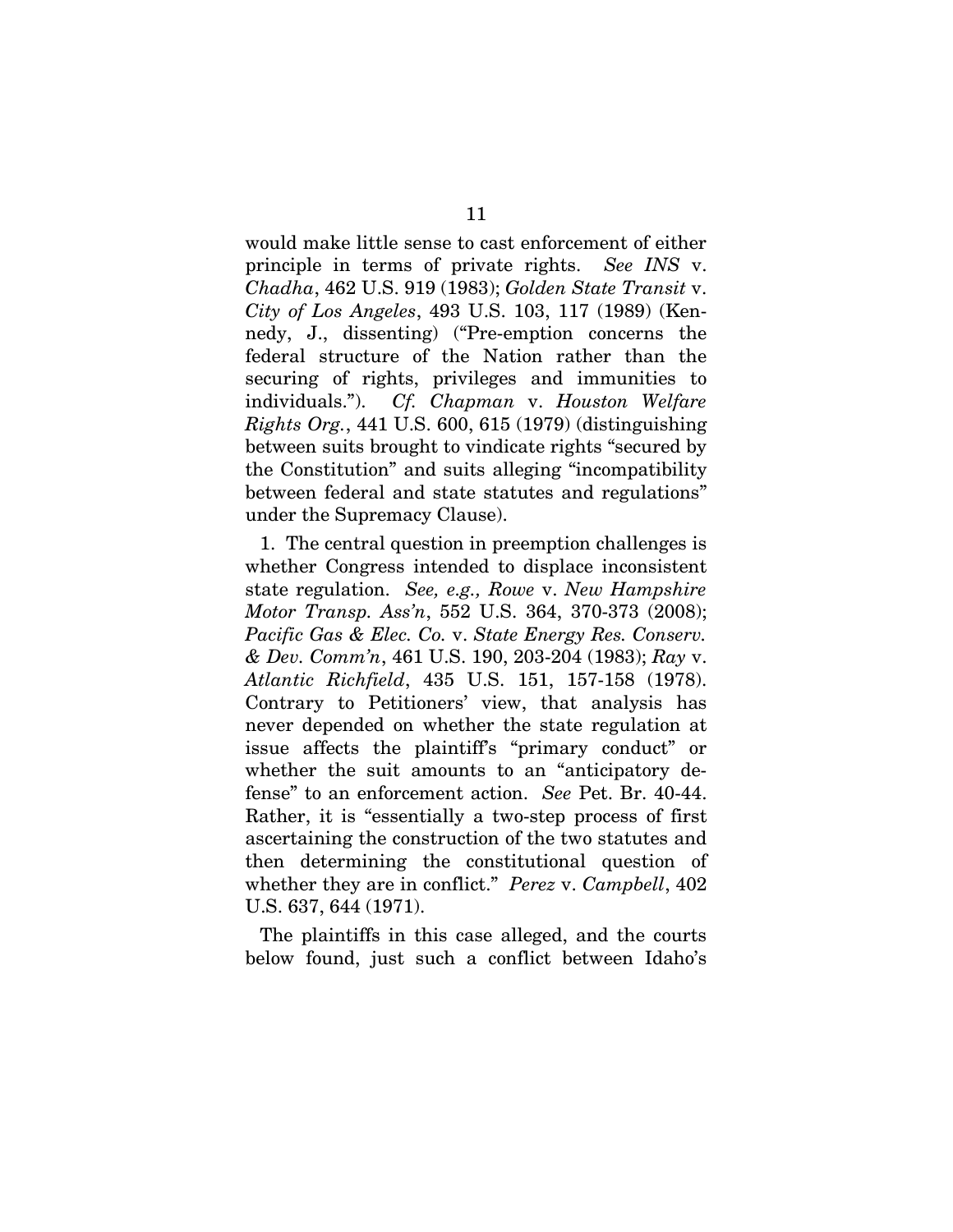outdated reimbursement rates and Section  $30(A).$ <sup>[14](#page-18-0)</sup> Under this Court's precedent, that conflict rendered the rate regulations invalid. *See*, *e.g.*, *Arkansas Dep't of Health & Human Svcs*. v. *Ahlborn*, 547 U.S. 268, 272 (2006) (invalidating state attachment provision as inconsistent with the Medicaid Act); *Carleson* v. *Remillard*, 406 U.S. 598, 604 (1972) (invalidating state criteria for benefits eligibility at variance from federal standard); *Townsend* v. *Shank*, 404 U.S. 282, 285 (1971) (same); *King* v. *Smith*, 392 U.S. 309, 333 (1968) (same). And because "[t]he state has no power to impart to [an official] any immunity from responsibility to the supreme authority of the United States," the district court properly enjoined their enforcement. *Ex parte Young*, 209 U.S. at 159.

2. This Court's consistent focus on the compatibility between state and federal law explains why affirming Medicaid providers' rights to bring suit under the Supremacy Clause would not "effect a complete end-run around this Court's implied right of action and 42 U.S.C. § 1983 jurisprudence." Pet. Br. 19 (quoting *Douglas* v. *Indep. Living Ctr. of S. Cal., Inc.*, 132 S. Ct. 1204, 1213 (2012) (Roberts, C.J., dissenting)).

First, whether a state regulation frustrates some congressional purpose is a question distinct from whether Congress intended to allow suits for damages or other individualized relief. *Cf. Nat'l Pvt. Truck Council, Inc.* v. *Oklahoma Tax Comm'n*, 515 U.S. 582, 592 (1995) (Kennedy, J., concurring) (distin-

<span id="page-18-0"></span><sup>&</sup>lt;sup>14</sup> Because this Court declined to grant review on the merits, *see* 135 S. Ct. 44 (2014) (Mem.), Petitioners have not challenged that conclusion here.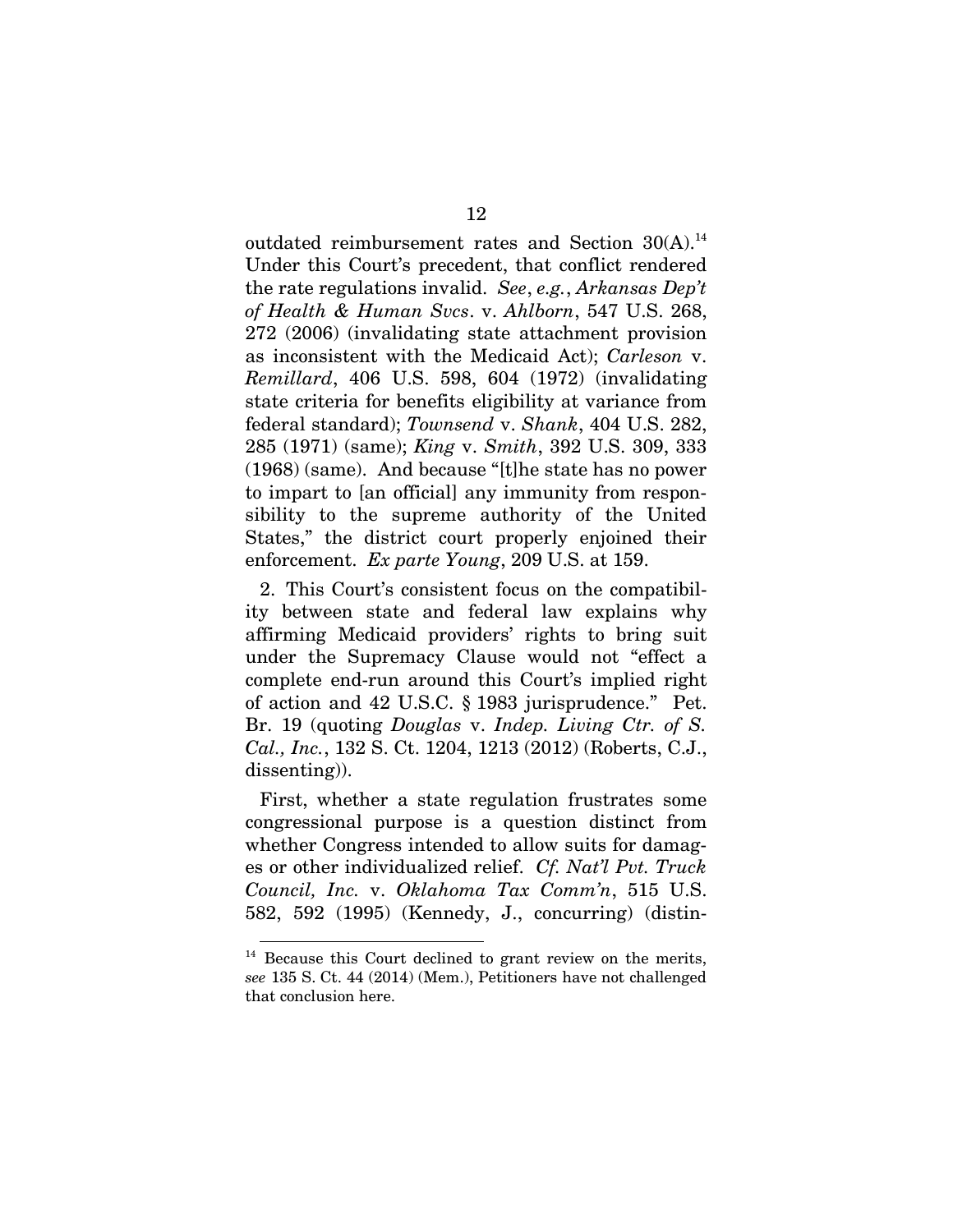guishing between suits asserting a federal statute's preemptive force and those asserting private rights). Second, even if the inquiries overlapped, that would not render the implied-right-of-action jurisprudence a dead letter because plaintiffs can bring suits under the Supremacy Clause only when they seek equitable relief from *state law* or actions that have the force of law. Plaintiffs seeking to vindicate federal rights as against private defendants, rather than to preempt contrary state law or regulation, would still have to show that Congress provided them with a right of action. The same goes for plaintiffs bringing run-ofthe-mine constitutional tort claims for damages against individuals acting under color of law.

The obvious difference between invalidating a law or regulation as preempted and vindicating a private right also vitiates Petitioners' claim that cases like *Maine* v. *Thiboutot*, 448 U.S. 1 (1980), and *Astra USA, Inc.* v. *Santa Clara Cnty., Calif.*, 131 S. Ct. 1342 (2011), foreclose Respondents' suit. *See* Pet. Br. 24-27. In both cases, this Court observed that a party could sue to obtain some benefit under a statute only if Congress had intended to provide a private right of action. But pure preemption challenges are not demands for particular rates or other benefits; they do no more than enforce the "federal structure of the Nation." *Golden State Transit*, 493 U.S. at 117 (Kennedy, J., dissenting).

## **B. Petitioners' Attempts To Recharacterize This Court's Preemption Cases Are Unpersuasive.**

Preemption claims, in short, do not vindicate—and therefore do not require—an individual right. That is why, as the United States is forced to concede, this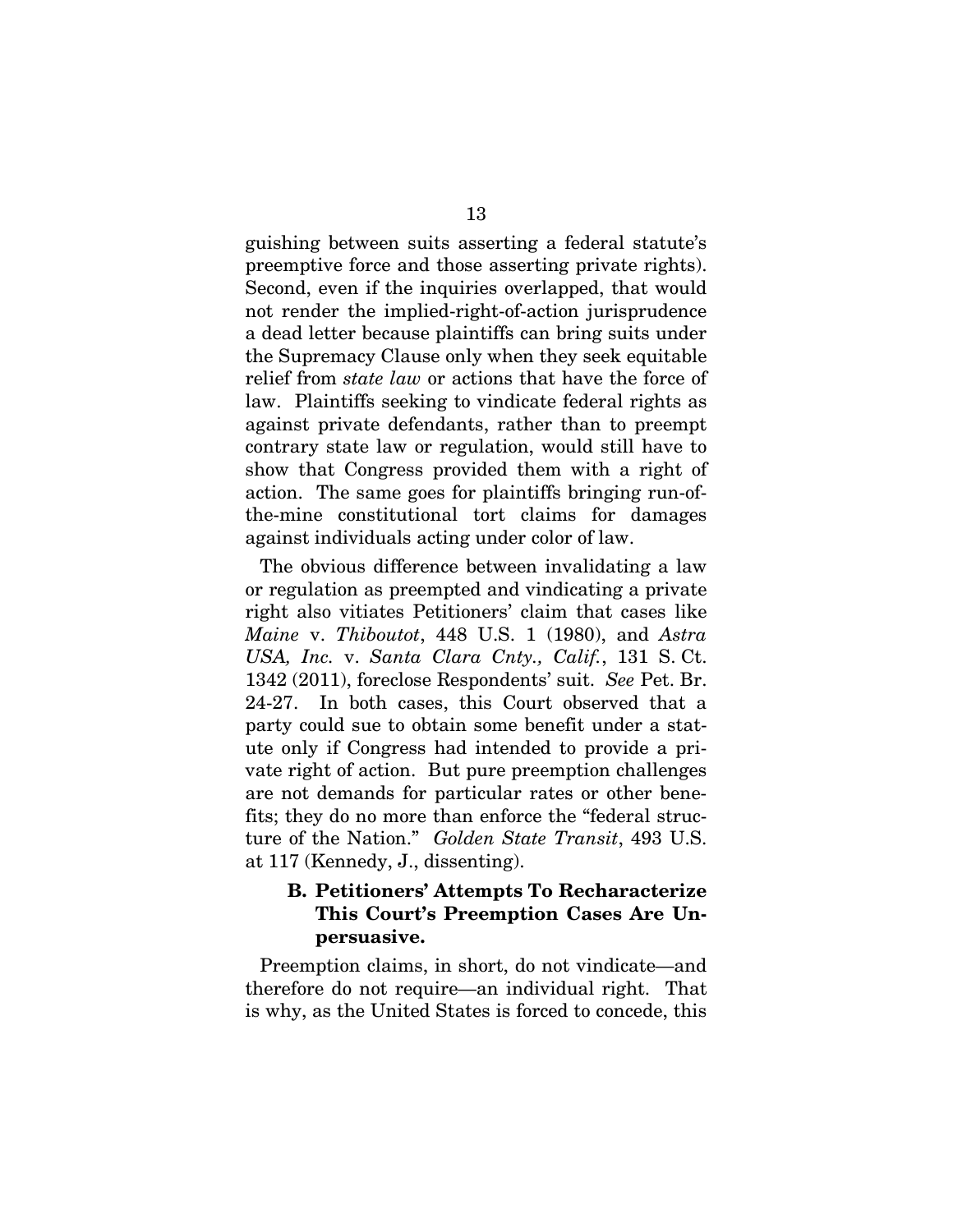Court has decided "dozens" of preemption claims on the merits without identifying an express or implied statutory cause of action. U.S. Br. 16.

Petitioners and their *amici* proffer a grab bag of explanations to differentiate this mountain of adverse precedent from the case at hand. They say the Court allows affirmative preemption claims only when the plaintiff can "assert an independent federal right that is impaired by state regulation," Pet. Br. 43, or when the plaintiff faces a "burden" because of state law, U.S. Br. 32, or when the state law regulates the plaintiff's "primary conduct," U.S. Br. 31. None of these descriptions successfully distinguishes the past cases from this one.

1. Petitioners argue that this Court has allowed affirmative preemption claims only when the plaintiff can "assert an independent federal right that is impaired by state regulation." Pet. Br. 43. That argument defeats itself. It defines the concept of a "right" so broadly that, if accepted, it would only prove that *the Respondent providers here*, too, have an "independent federal right."

For nearly fifty years, this Court has recognized that preemption claims do not implicate individual rights secured by the constitution. *Swift & Co.* v. *Wickham*, 382 U.S. 111, 120 (1965); *accord Chapman*, 441 U.S. at 615. In other words, the "right" to be free from preempted state regulation is just a rhetorical consequence of "the Supremacy Clause's separate protection of the federal structure from the division of power in the constitutional system." *Golden State Transit*, 493 U.S. at 118 (Kennedy, J., dissenting). Whether Congress intended to displace state law has nothing to do with whether Congress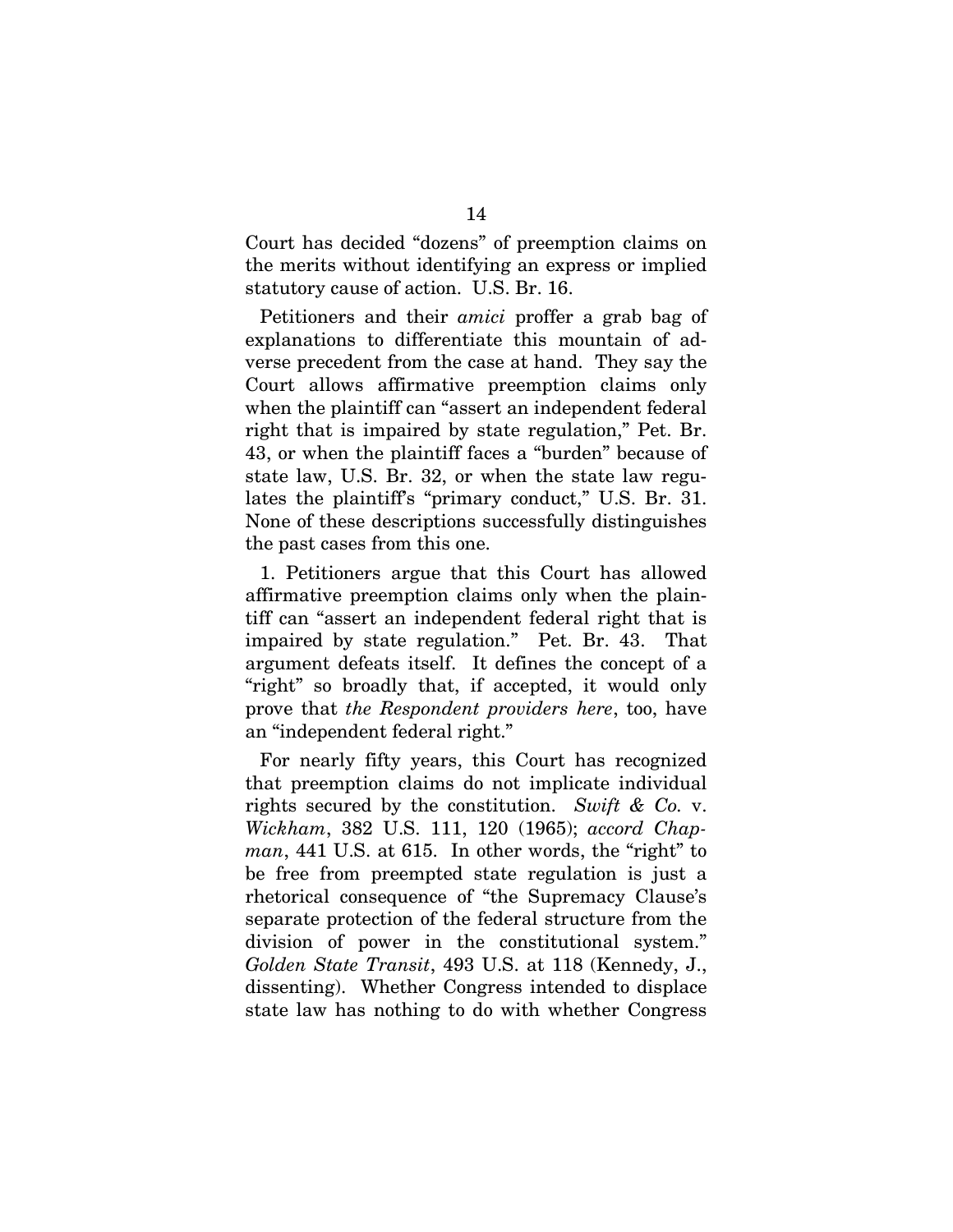has conferred "private rights to an<sup>[]</sup> identifiable class." *Gonzaga Univ.* v. *Doe*, 536 U.S. 273, 283-284 (2002) (internal quotation marks omitted); *cf. Dennis* v. *Higgins*, 498 U.S. at 439, 462-463 (1991) (Kennedy, J., concurring) (the "ability to invoke the Commerce Clause against a State \* \* \* is not equivalent to finding a secured right under § 1983").

To say that this Court's preemption cases have relied on federal "rights" makes sense only if that word is defined so loosely as to include an entitlement to be free from state law that conflicts with federal law. And if that definition holds true, then Respondents here must also have a federal right: the right to be free from state Medicaid regulations that violate Section 30(A).

2. The United States concedes that several of this Court's recent preemption cases did not involve anything that could be considered a "right" for Section 1983 or implied-right-of-action purposes. U.S. Br. 16-17 & n.6. Having parted with Petitioners on this point, the United States tries to distinguish the cases on the grounds that they "involved claims for relief from *state-law requirements or other burdens* that were allegedly inconsistent with federal law." U.S. Br. 32 (emphasis added). But again, that is no distinction at all. Respondents contend that the State's regulations burden them by setting Medicaid reimbursement rates in a manner that fails to account for the cost and availability of care. The United States' characterization sweeps in this case.

Perhaps recognizing as much, the United States next urges that preemption claims lie only where the state-law requirements burden the plaintiffs' "primary conduct." *Id.* at 31; 18-19. But that limitation is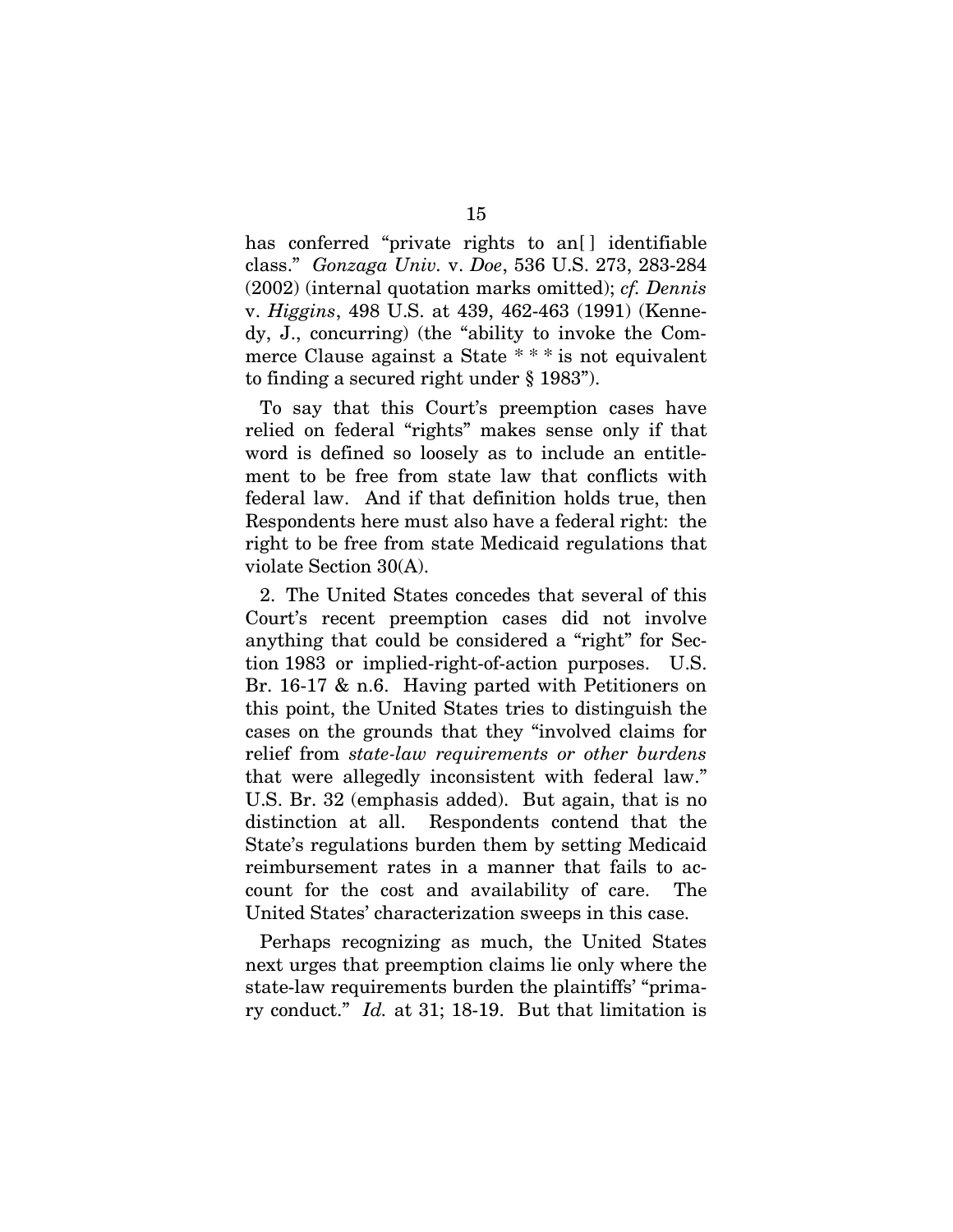plucked from thin air. The "primary conduct" limitation is nowhere to be found in this Court's opinions, and the United States does not attempt to argue otherwise.

In sum, Petitioners and their *amici* cannot wish away this Court's preemption cases. The doctrinally significant attribute these cases share is that they challenged state regulation on the grounds that it was preempted by federal law. *See, e.g.*, *Perez*, 402 U.S. at 644; *Rowe*, 552 U.S. at 370-373; *Pacific Gas & Elec. Co.*, 461 U.S. at 203-204; *Atlantic Richfield*, 435 U.S. at 157-158. Respondents should be allowed to do the same here.

### **C. Medicaid Preemption Claims Further Congress's Expressed Intent.**

Petitioners insist that, even if the Supremacy Clause authorizes preemption claims in some cases, it does not authorize claims that state law is preempted by Section 30(A). Not so. "[A]ny state legislation which frustrates the full effectiveness of federal law is rendered invalid by the Supremacy Clause," *Perez*, 402 U.S. at 652, and state law that conflicts with Section 30(A) is no different.

1. Petitioners argue that Section 30(A) preemption suits are barred under this Court's Spending Clause jurisprudence because they impermissibly "impose[ ] on [S]tates requirements they did not bargain for." Pet. Br. 31. They do no such thing. This is not a case where, for example, a state is being asked to pay for some benefit not specifically identified in the Spending Clause statute at issue. *E.g., Arlington Cent. Sch. Dist. Bd. of Educ.* v. *Murphy*, 548 U.S. 291 (2006). Quite the contrary: Section 30(A) explicitly tells states the criteria they must meet when they set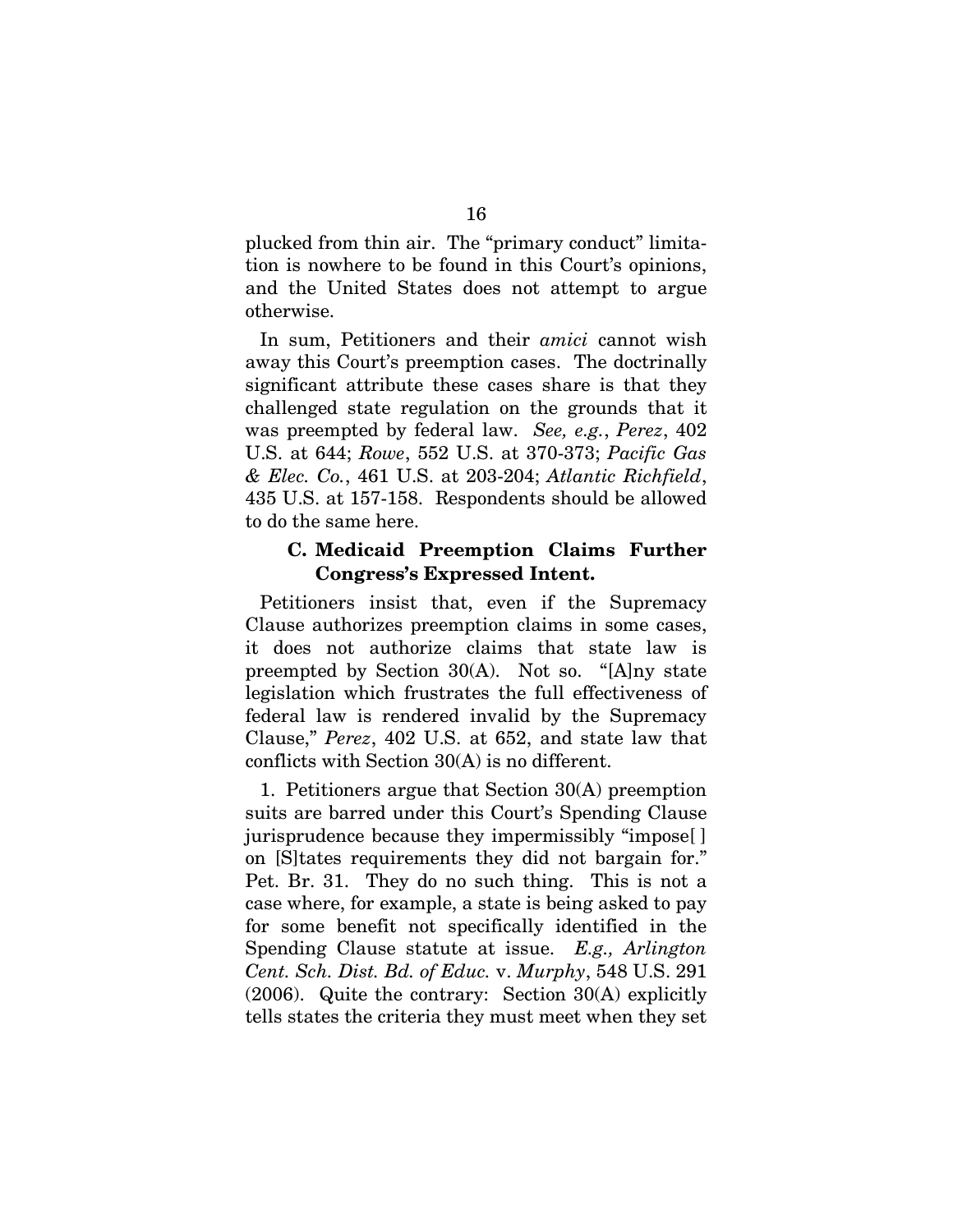reimbursement rates. Private suits do no more than hold states to the terms of their agreement.

2. Petitioners and their *amici* also contend that judicial scrutiny of states' compliance with Section 30(A) disrupts federal-state cooperation, inhibits states' ability to plan their Medicaid expenditures, and lacks administrable standards. Those objections are misguided.

a. Medicaid preemption suits do not interfere with CMS's ability to exercise its discretion in reviewing and approving state Medicaid plans and amendments. As a practical matter, states that make lawful changes to their reimbursement rates will normally enjoy a decisive advantage in preemption litigation because courts must defer to CMS's reasonable determinations. *E.g., Douglas* v. *Independent Living Ctr. of So. Cal., Inc.*, 132 S. Ct. 1204, 1210-11 (2012); see *Chevron, U.S.A., Inc.* v. *Natural Res. Def. Council, Inc.*, 467 U.S. 837, 842-843 (1984). Where a State violates the statute or the terms of an approved plan and CMS fails to act, or where CMS makes a determination that is not entitled to deference, a ruling that a state plan or amendment violates Section 30(A) is entirely consistent with the statutory scheme.

While no one doubts that CMS is "comparatively expert in the statute's subject matter," *Douglas*, 132 S. Ct. at 1210, CMS has no more authority to ignore Congress' intent—whether by approving an amendment that flouts Section 30(A) or by staying on the sidelines—than a state does. That is why courts owe deference only to "permissible constructions" of an ambiguous statute and, "[i]f the intent of Congress is clear, that is the end of the matter; for the court, as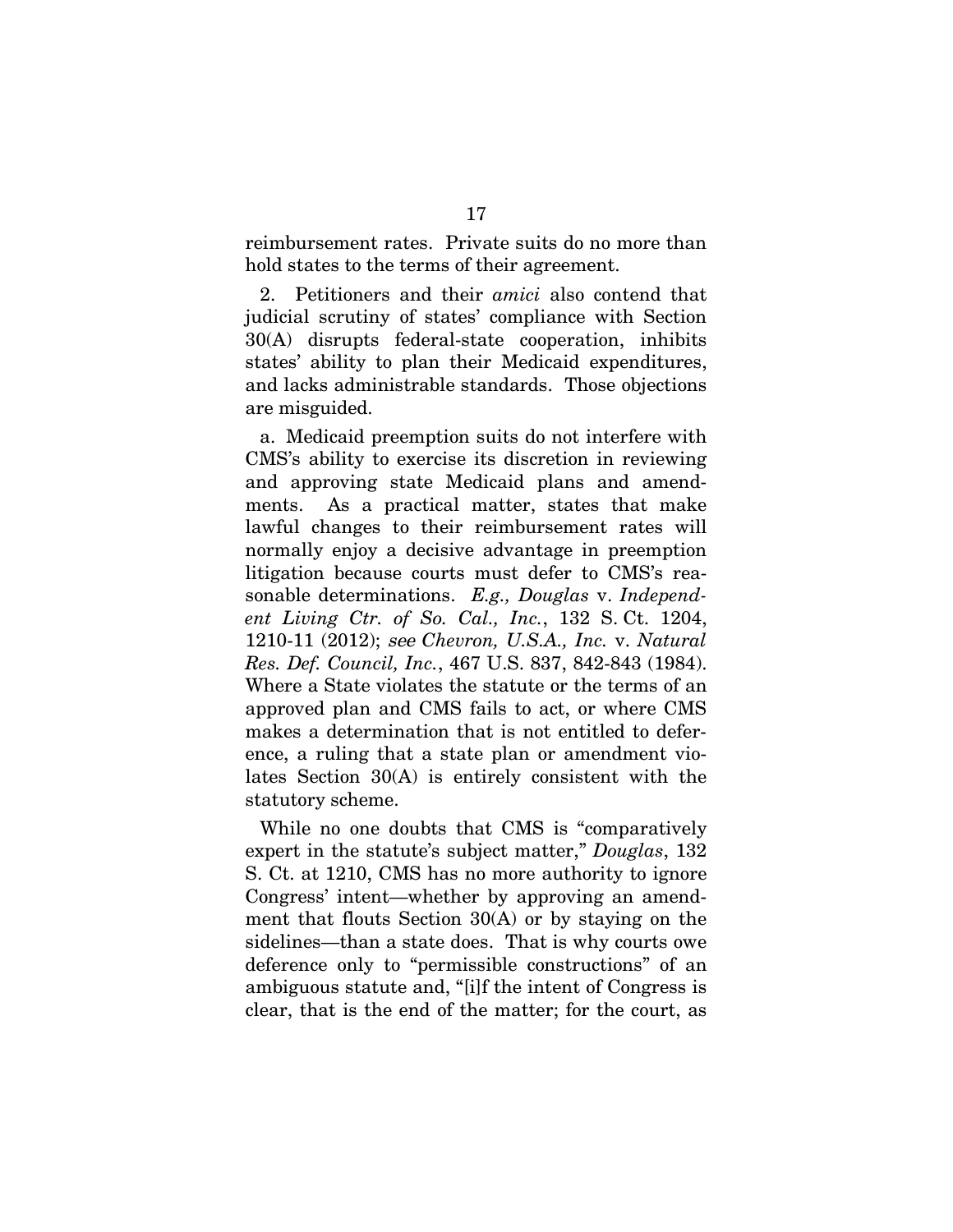well as the agency, must give effect to the unambiguously expressed intent of Congress." *Chevron*, 467 U.S. at 842-843. However delicate the balance states may wish to strike with CMS, they must respect the bounds that Congress set.

The United States advances the related argument that preemption suits would complicate CMS's oversight role by leading to development of divergent standards in courts across the country. U.S. Br. 24- 25. That is equally unpersuasive. CMS itself has "considered and declined to propose setting a single uniform Federal standard for reviewing substantive compliance with [Section 30(A)'s] access requirements because [it] believe[s] that determination of such compliance is very fact-specific and dataspecific, taking into consideration local circumstances." 76 Fed. Reg. 26342, 26349 (May 6, 2011); *see* U.S. Br. 13-14 & n.5. So the possibility that the circuits will develop different standards for assessing compliance with Section 30(A) does not itself frustrate any CMS policy of nationwide uniformity. And to the extent CMS interprets some portion of the statute in a manner that requires uniformity, that interpretation will control where it is entitled to deference.

b. California claims, as *amicus*, that preemption suits destabilize states' ability to plan and budget. It argues that its "inability to predict how courts \* \* \* would misinterpret § 30(A) has cost its Medicaid program" an average of 0.27 percent of its Medicaid budget per year since 2008. Calif. Br. 10-11, 14. But its supposedly illustrative examples offer no support for its argument.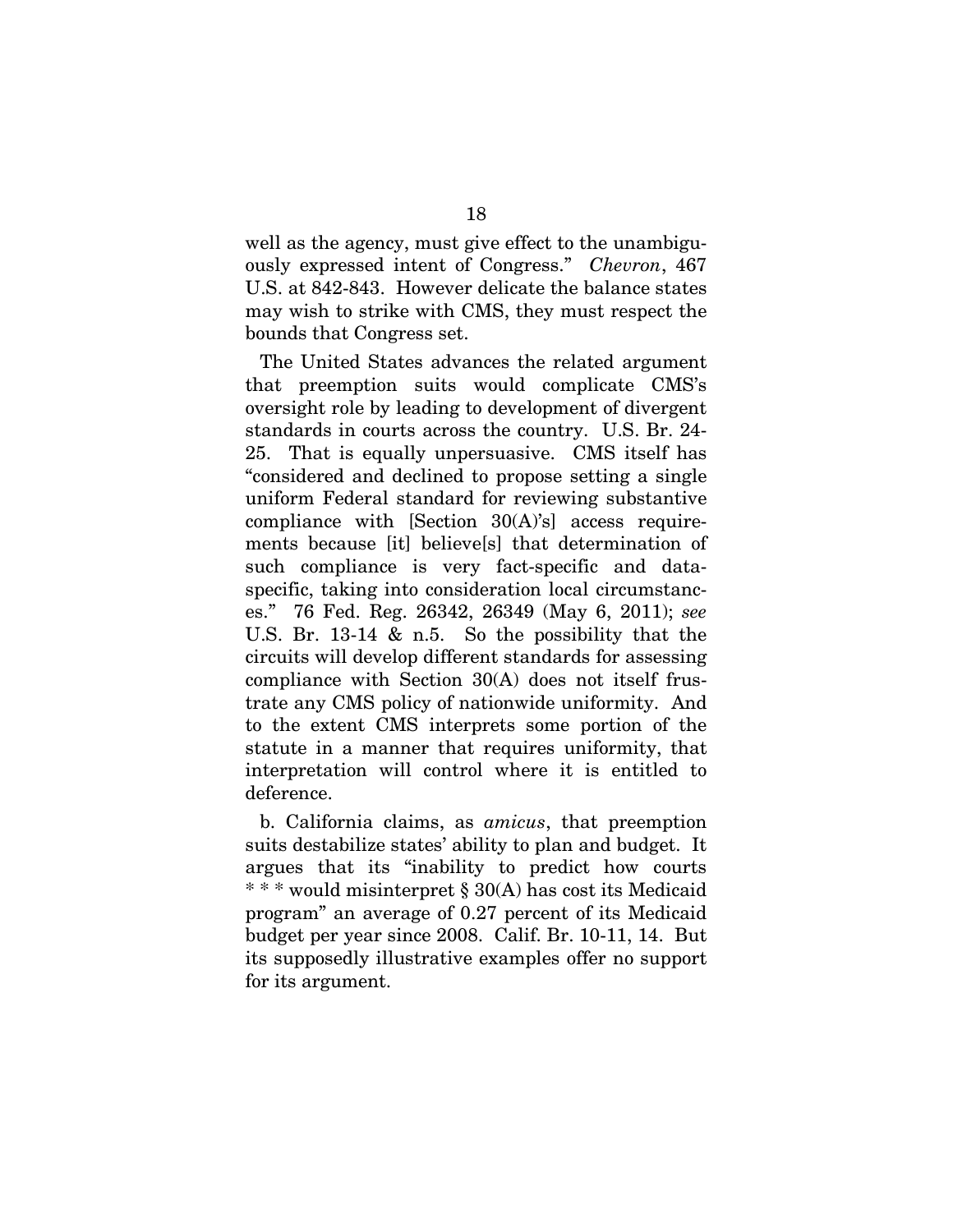First, California complains that CMS delayed and then declined to give full retroactive effect to its approval of the plan amendments challenged in *Douglas*. [15](#page-25-0) *Id.* at 10-11. But that grievance is better addressed to CMS than to the *Douglas* plaintiffs.[16](#page-25-1) Even if CMS's decision was based on the concern that preemption-related injunctions had caused providers to accumulate so much in overreimbursements that recoupment risked "harm [to] providers and beneficiaries," *id.* at 11, its determination was an exercise of agency discretion.

California's second example is no more persuasive. The state argues that it suffered losses in a case where a district court enjoined an amendment after refusing to give deference to CMS's approval. The injunction was vacated on appeal, but California avers that it was forced to divert resources to meet the pre-amendment reimbursement rates in the interim. *See Managed Pharmacy Care* v*. Sebelius*, 716 F.3d 1235 (9th Cir. 2013) *cert. denied,* 134 S. Ct. 900 (2014) and *cert. denied sub nom. California Med. Ass'n* v*. Sebelius*, 134 S. Ct. 986 (2014).

<span id="page-25-0"></span><sup>&</sup>lt;sup>15</sup> CMS regulations provide that an amendment affecting a State's "payment methods and standards" may "become effective not earlier than the first day of the calendar quarter in which an approvable amendment is submitted." 42 C.F.R. § 447.256.

<span id="page-25-1"></span><sup>16</sup> Or perhaps to California itself: The State appears to have been at least partially to blame for the delay, refusing to provide CMS with information concerning the impact of the proposed amendments on beneficiary access when it originally submitted them for approval, then failing to respond to CMS's specific follow-up requests for that information for nearly two years. *See* U.S. Br. 2a-3a, *Douglas*, 132 S. Ct. 1204 (2012).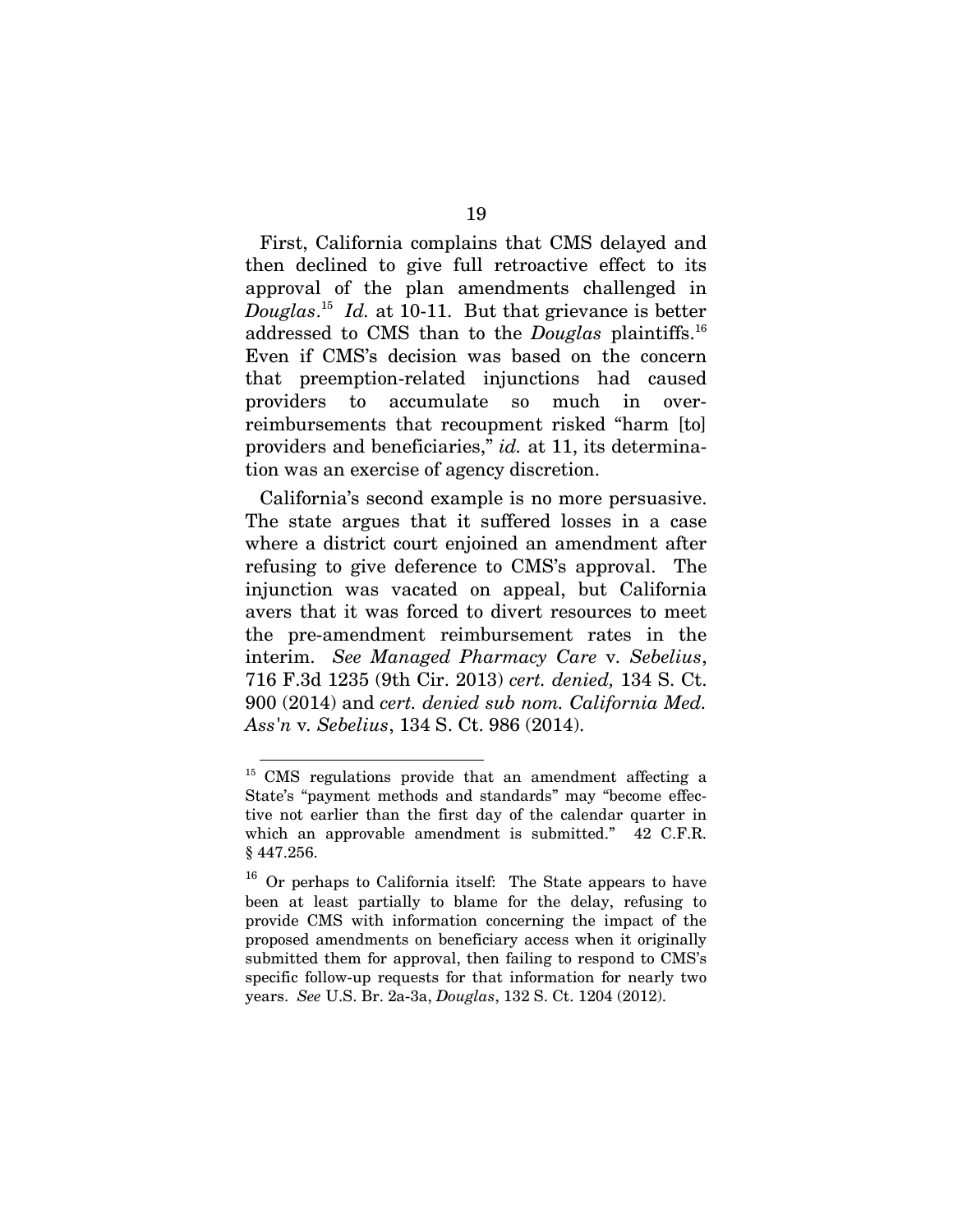What California does not—and cannot—explain is how foreclosing preemption suits would prevent such a disruption in the future. Any aggrieved party may always challenge a final determination by CMS under the Administrative Procedure Act, just as the plaintiffs did in the very case California cites. *See id.* at 1240. The risk that a district court will enjoin an amendment approved by CMS and be reversed on appeal is not eliminated by foreclosing preemption suits.

c. Finally, Petitioners argue that Section 30(A) is not amenable to enforcement because it "does not obligate the State to do *anything*." Pet. Br. 52 (emphasis in original). Not so. Section 30(A) unambiguously requires States that participate in Medicaid to set their reimbursement rates according to certain criteria. If the Act does not mandate particular rates, it nevertheless bars States from enacting regulations that purport to set Medicaid reimbursement levels in a manner inconsistent with those criteria.[17](#page-26-0) *Perez*, 402 U.S. at 652 (Supremacy Clause invalidates any regulation that "frustrates the full effectiveness of federal law"). Respondents' objection is relevant—if at all—only to the nature of the relief a court may grant. But there can be no question that courts may enjoin the implementation of rate plans developed without regard to the statutory factors, or

<span id="page-26-0"></span> $17$  Respondents' analogy to the national minimum drinking age provision, 23 U.S.C. § 158, makes little sense. Pet. Br. 51. State alcohol regulations do not purport to regulate the nation's highways. By contrast, a state's Medicaid reimbursement rates dictate how providers who participate in Medicaid will be paid. That is precisely the field Congress regulated with Section 30(A).